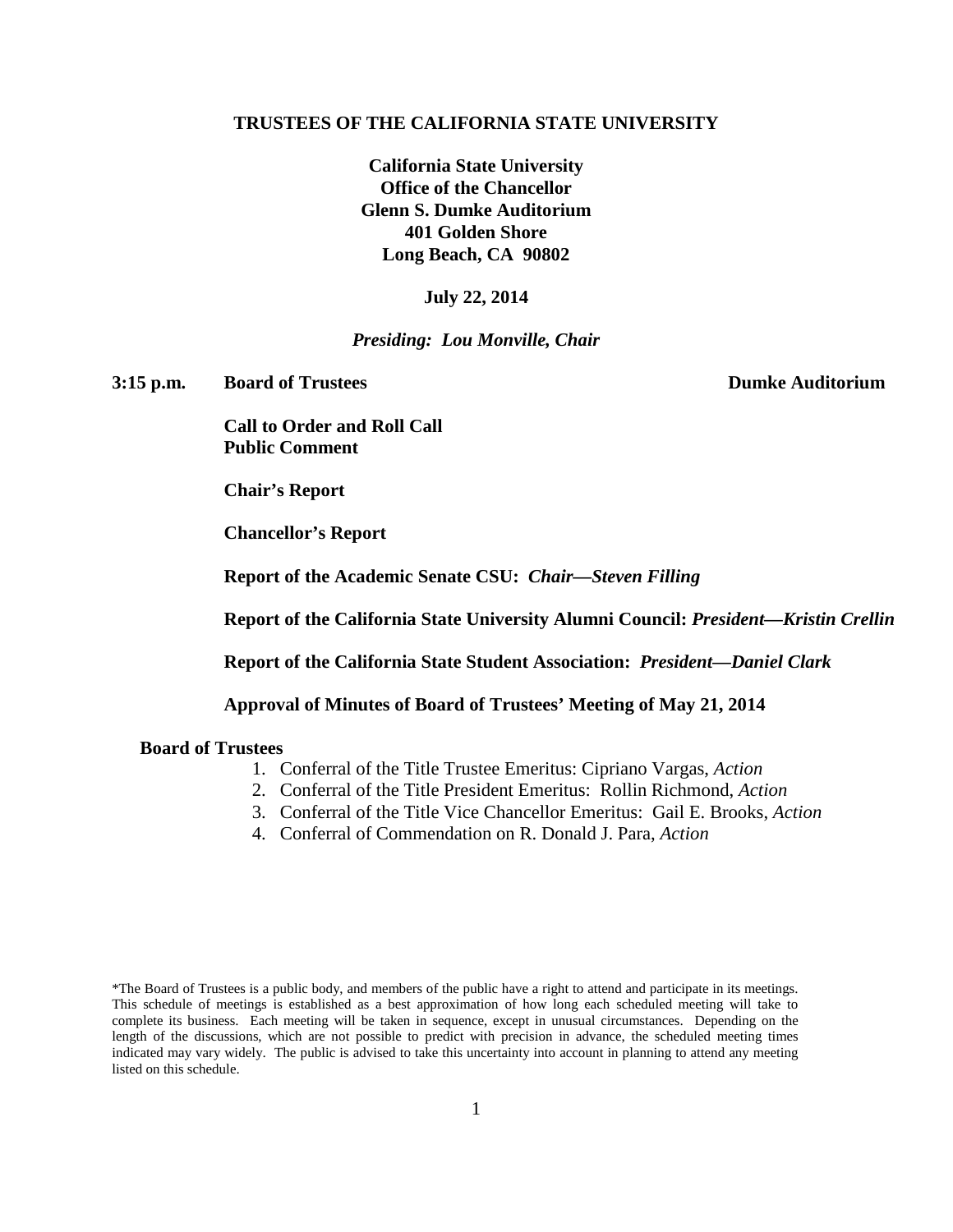### **Committee Reports**

**Committee on Collective Bargaining:** *Chair—Roberta Achtenberg*

**Committee on Audit:** *Chair—Lupe C. Garcia*

**Committee on Governmental Relations:** *Chair—Douglas Faigin*

**Committee on Institutional Advancement:** *Chair—Steven Glazer*

1. Naming of a Facility−San Diego State University

#### **Committee on Campus Planning, Buildings and Grounds:** *Chair—J. Lawrence Norton*

- 1. Amend the 2014-2015 Non-State Funded Capital Outlay Program for Projects at California State University, East Bay and California State University, Sacramento
- 2. Approval of Schematic Plans for California State University San Marcos

### **Joint Meeting Committees on Finance and Campus Planning, Buildings and Grounds:** *Chair−Roberta Achtenberg*

**Committee on University and Faculty Personnel:** *Chair—Hugo N. Morales* 1. Executive Compensation: Vice Chancellor Human Resources

**Committee on Finance:** *Chair—Roberta Achtenberg*

**Committee of Educational Policy:** *Chair—Debra Farar*

\*The Board of Trustees is a public body, and members of the public have a right to attend and participate in its meetings. This schedule of meetings is established as a best approximation of how long each scheduled meeting will take to complete its business. Each meeting will be taken in sequence, except in unusual circumstances. Depending on the length of the discussions, which are not possible to predict with precision in advance, the scheduled meeting times indicated may vary widely. The public is advised to take this uncertainty into account in planning to attend any meeting listed on this schedule.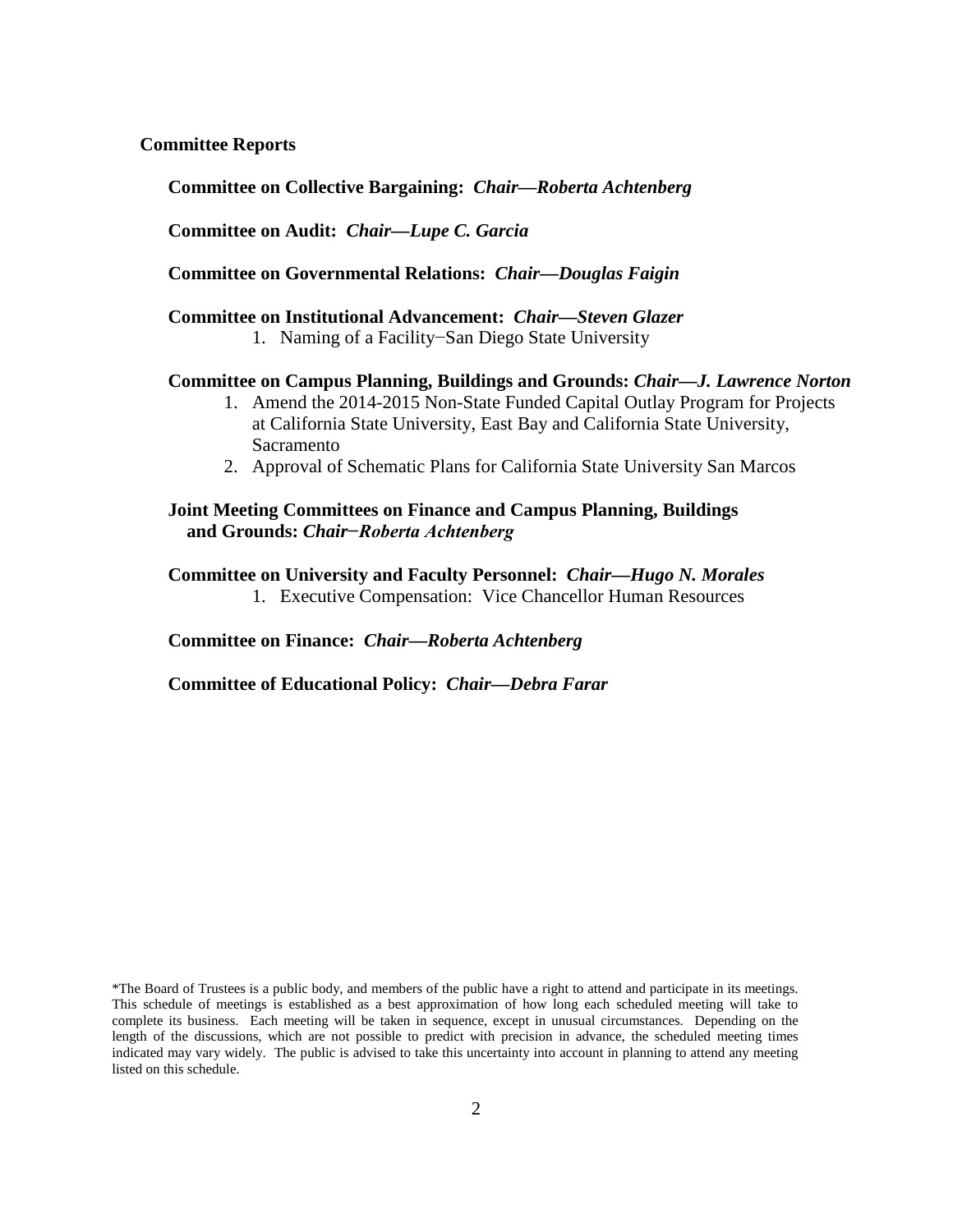### **MINUTES OF THE MEETING OF BOARD OF TRUSTEES**

**Trustees of the California State University Office of the Chancellor Glenn S. Dumke Auditorium 401 Golden Shore Long Beach, California**

**May 21, 2014**

### **Trustees Present**

Bob Linscheid, Chair Lou Monville, Vice Chair Talar Alexanian Adam Day Rebecca D. Eisen Debra S. Farar Lupe C. Garcia Lillian Kimbell J. Lawrence Norton Steven Stepanek Cipriano Vargas Timothy P. White, Chancellor

Chair Linscheid called the meeting to order.

### **Public Comment**

The board of heard from several individuals during the public comment period: Sandra Rowley, SLO community member spoke against the proposed new student housing project; Ahn Tran, student CSULB, representing Real food for CSU campaign, spoke in support of the sustainability policy; Linda White, SLO community, spoke about the EIR report regarding the new student housing project; Karen Adler, SLO community, spoke against the new student housing project; John Keisler, SLO community, spoke in opposition to the proposed student housing site; Rebbeca Keisler, SLO community, spoke against the SLO student housing project; Derek Johnson, Director of Community Development SLO, addressed the board with questions to the EIR; Brea Haller, SLO student, spoke in support of the student housing project location; John Evans, SLO County Economic Vitality Corporation Building Design and Construction Committee, spoke in favor of the proposed SLO student housing project; Michael Lau, Director, Alumni Association Director SLO, spoke of the benefits of the SLO student housing project; Jason Colombini, SLO student, spoke in support of the committee's unanimous vote for the SLO student housing project; Pat Gantt, President, CSUEU, spoke in regard to working together towards the budget and in opposition of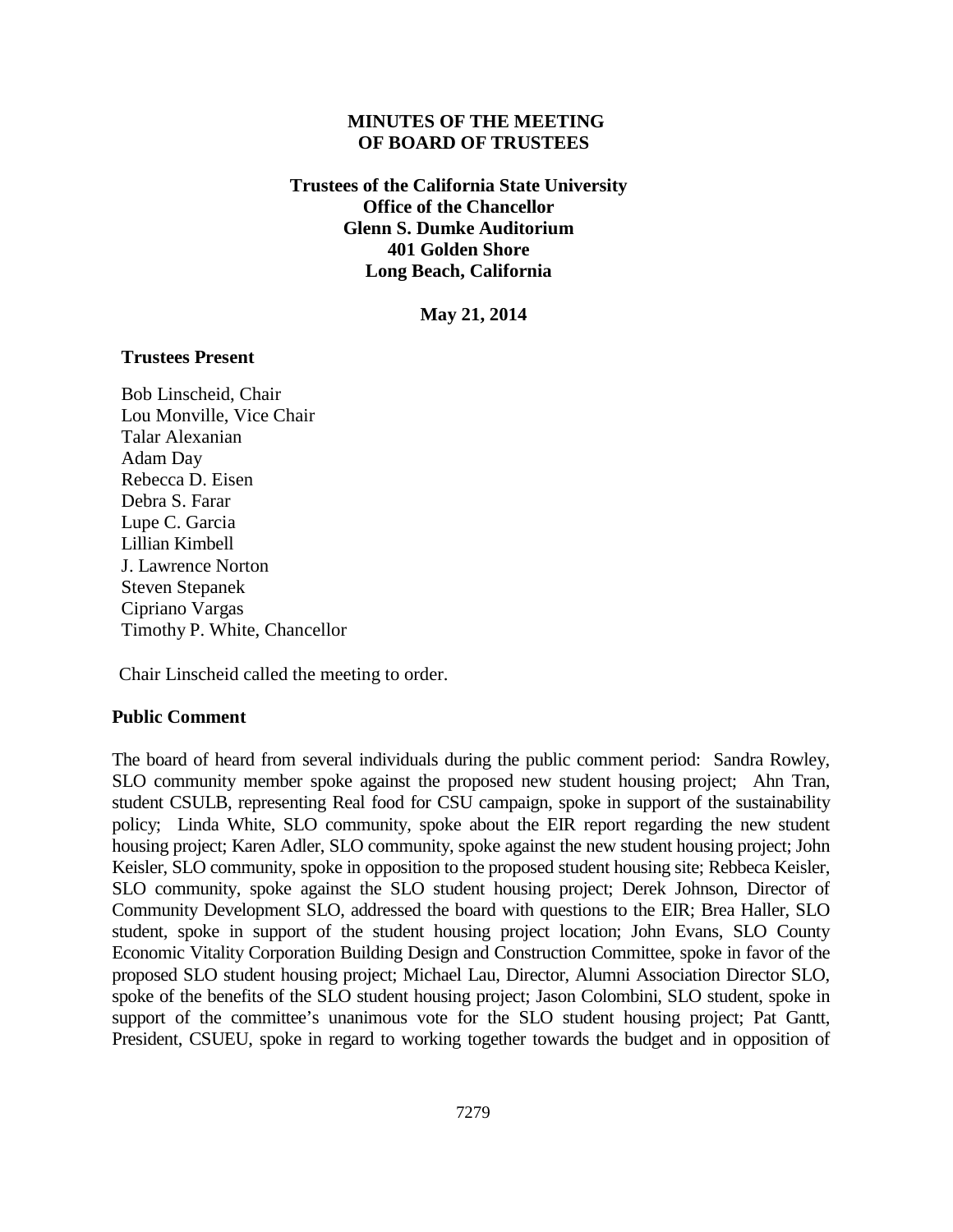CSU contracting out; Mike Geck, CSUEU organizing San Marcos representative, spoke in support of staff and the rally that took place at San Marcos during recent fires; Loretta Sevaatasi, CSUEU San Francisco State, spoke about the value staff are to the CSU; Tessy Reese, CSUE San Diego State, spoke about bargaining and also the many services staff provide; Pam Robertson, CSUEU Sacramento State, spoke about the services staff provide to students; Michael Chavez, CSUEU statewide representative, asked that the Governor restore the ninety five million that was taken out of the CSU budget; Reggie Keys, CSUEU Pomona, spoke against out sourcing of jobs; John Orr, Bargaining Unit 7, spoke about raises received and stated his opposistion to the proposed parking fees; Rocky Sanchez, Bargaining Unit 7, vice chair, Pomona, urged the presidents to take a look at the compensation pool; Rich McGee, Bargaining Unit 9, chair, spoke about the student dashboard and against contracting out; Susan Smith, Bargaining Unit 9, spoke about the erosion of bargaining units and poor treatment of CSU employees; Alisandra Brewer, vice president, representation Sonoma State, spoke about the broken compensation system and urged the board to continue its commitment coming to the bargaining table.

# **Chair's Report**

Chair Linscheid's complete report can be viewed online at the following URL: <http://calstate.edu/bot/chancellor-reports/140521.shtml>

# **Chancellor's Report**

Chancellor Timothy P. White's complete report can be viewed online at the following URL: <http://www.calstate.edu/bot/chancellor-reports/140521.shtml>

# **Report of the Academic Senate CSU**

CSU Academic Senate Chair, Diana Guerin's complete report can be viewed online at the following URL: [http://www.calstate.edu/AcadSen/Records/Chairs\\_Reports/documents/May\\_2014\\_Chairs\\_Rept.](http://www.calstate.edu/AcadSen/Records/Chairs_Reports/documents/May_2014_Chairs_Rept.pdf) [pdf](http://www.calstate.edu/AcadSen/Records/Chairs_Reports/documents/May_2014_Chairs_Rept.pdf)

## **Report of the California State University Alumni Council**

Alumni Council President, Kristin Crellin's complete report can be viewed online at the following URL:<http://www.calstate.edu/alumni/council/bot/20140521.shtml>

## **Report from the California State Student Association**

CSSA President Sarah Couch's complete report can be viewed online at the following URL: [http://www.csustudents.org/wp-content/uploads/public-documents/pdf/CSSA-Report-to-BoT-](http://www.csustudents.org/wp-content/uploads/public-documents/pdf/CSSA-Report-to-BoT-May-2014.pdf)[May-2014.pdf](http://www.csustudents.org/wp-content/uploads/public-documents/pdf/CSSA-Report-to-BoT-May-2014.pdf)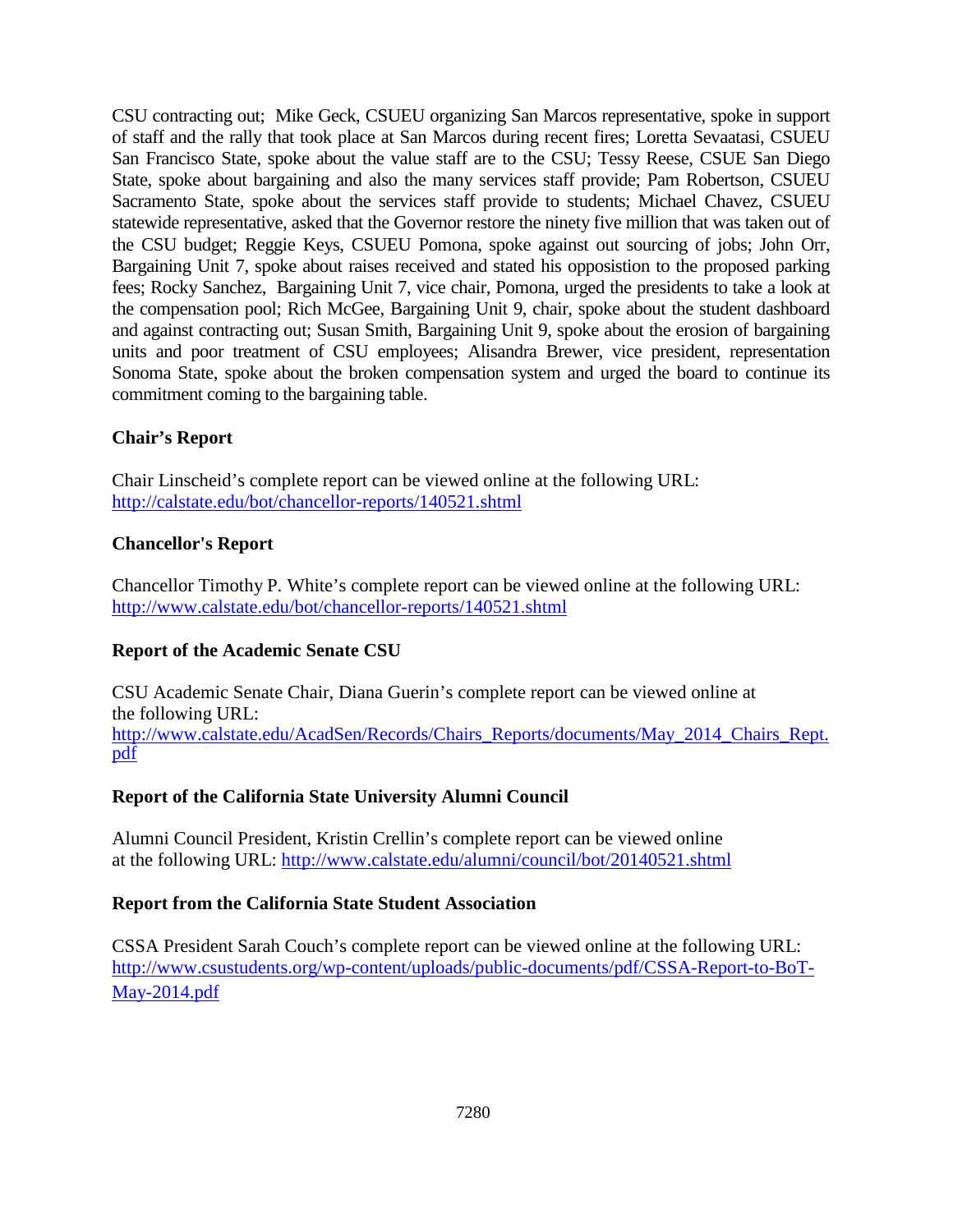## **Committee Reports**

# **Approval of Minutes of Board of Trustees Meeting**

The minutes of the meeting of March 26, 2014, were approved.

## **Committee on Collective Bargaining**

Trustee Monville reported the committee approved the meeting minutes of March 25, 2014. He also stated that after hearing from several speakers the committee unanimously passed the following proposals: Adoption of Initial Proposals for Successor Contract Negotiations with Bargaining Unit 1, Union of American Physicians and Dentists, Adoption of Initial Proposals for 2014-2015 Salary/Benefits Re-Opener Negotiations with Bargaining Unit 6, State Employees Trades Council-United (SETC) and Adoption of Initial Proposals for Re-Opener Negotiations with Bargaining Unit 13, California State University Employees Union (CSUEU) English Language Program Instructors at California State University, Los Angeles

# **Committee on University and Faculty Personnel**

Trustee Farar reported the committee heard one information item pertaining to Executive Compensation and Individual Transition and also heard two action items as follow:

## **Executive Compensation: President−Humboldt State University (RUFP 05-14-04)**

Trustee Farar moved the item; there was a second. The Board of Trustees approved the following resolution:

**RESOLVED,** by the Board of Trustees of the California State University, that Dr. Lisa A. Rossbacher shall receive a salary set at the annual rate of \$297,870 and an annual housing allowance of \$50,000 effective the date of her appointment as president of Humboldt State University; and be it further

**RESOLVED,** that Dr. Rossbacher shall receive additional benefits as cited in Item 1 of the Committee on University and Faculty Personnel at the May 20-21, 2014 meeting of the Board of Trustees.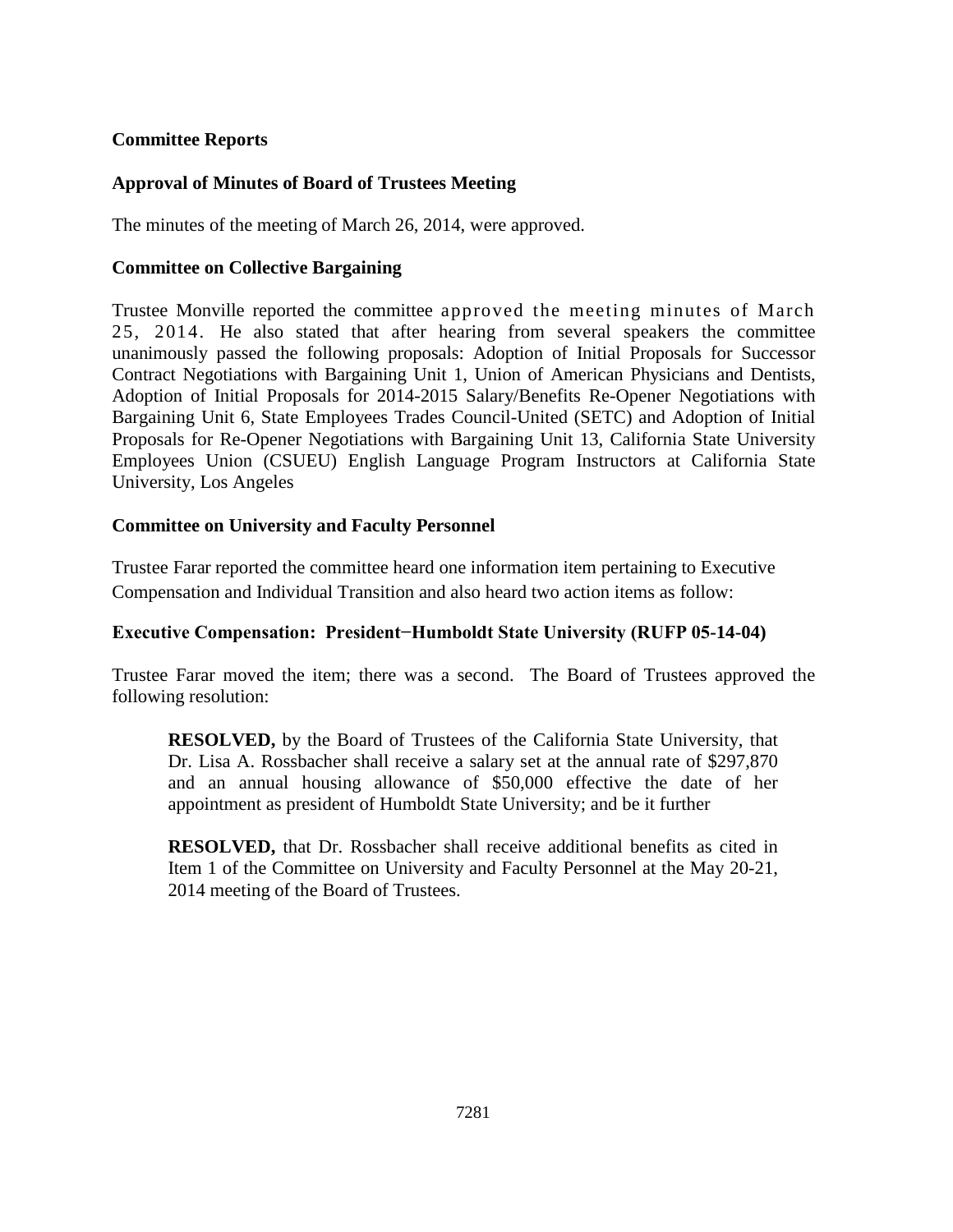# **Approval of Change in Appointment Date: Executive Vice Chancellor and Chief Financial Officer (RUFP 05-14-05)**

Trustee Farar moved the item; there was a second. The Board of Trustees approved the following resolution:

**RESOLVED,** by the Board of Trustees of the California State University, that the administrative change in the effective date of Mr. Relyea's appointment as executive vice chancellor and chief financial officer from May 1, 2014 to April 30, 2014 is ratified and approved.

# **Joint Meeting of the Committees on Educational Policy and Campus Building and Grounds**

Trustee Eisen reported the committee heard one action item as follows:

# **California State University Sustainability Policy Proposal (RJEP/CPBG 05-14-01)**

Trustee Eisen moved the item; there was a second. The Board of Trustees approved the following resolution:

**RESOLVED**, by the Board of Trustees of the California State University, that:

- 1. The revised Sustainability Policy in Agenda Item 1 of the May 20-21, 2014 joint meeting of the CSU Board of Trustees' Committees on Educational Policy and Campus Planning, Buildings and Grounds is adopted.
- 2. The progress in achieving the goals stated in this revised Sustainability Policy shall be evaluated at the end of 2016-2017. Interim reports may be requested.
- 3. The chancellor or his designee is authorized to take all necessary steps to implement the intent of this policy including seeking available state, federal, grant, and private sector funds.

## **Committee on Campus Planning Buildings and Grounds**

Trustee Eisen reported the committee heard two information items: the Status Report on the 2014-2015 State Funded Capital Outlay Program; and Annual California Environmental Quality Act (CEQA) Report. Trustee Eisen reported that the committee also heard and six action items as follow: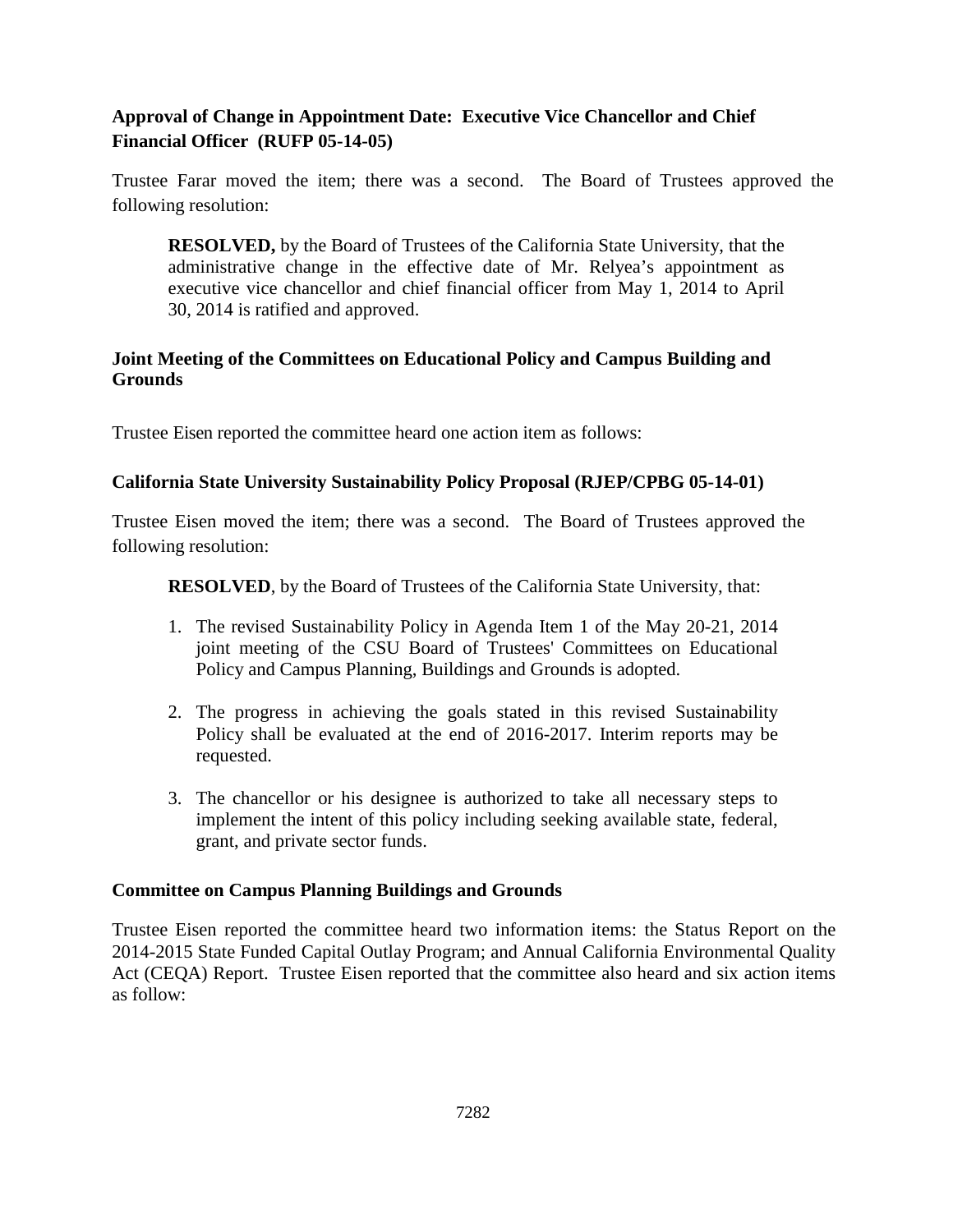## **Amend the 2013-2014 Capital Outlay Program, Non-State Funded (RCPBG 05-14-06)**

Trustee Eisen moved the item; there was a second. The Board of Trustees approved the following resolution:

**RESOLVED,** By the Board of Trustees of the California State University, that the 2013-2014 non-state funded capital outlay program is amended to include:

- 1. \$2,717,000 for preliminary plans, working drawings, construction, and equipment for the California State University, Northridge Food Service;
- 2. \$1,041,000 for preliminary plans, working drawings, construction, and equipment for the California State University San Marcos Mangrum Track Field Lighting and Cell Tower; and 3) \$4,226,000 for preliminary plans, working drawings, construction, and equipment for the Sonoma State University Wine Spectator Learning Center Renovation.

# **Approval of Schematic Plans (RCPBG 05-14-07)**

Trustee Eisen moved the item; there was a second. The Board of Trustees approved the following resolution:

**RESOLVED**, by the Board of Trustees of the California State University, that:

- 1. The Final Initial Study/Mitigated Negative Declaration has been prepared to address any potential significant environmental impacts, mitigation measures, comments and responses to comments associated with approval of the California State University San Marcos Field House Expansion, and all discretionary actions related thereto, as identified in the Final Initial Study/Mitigated Negative Declaration.
- 2. The Final Initial Study/Mitigated Negative Declaration was prepared pursuant to the California Environmental Quality Act and State CEQA Guidelines.
- 3. This resolution is adopted pursuant to the requirements of Section 21081 of Public Resources Code and Section 15091 of the State CEQA Guidelines which require that the Board of Trustees make findings prior to the approval of a project that the mitigated project as approved will not have a significant impact on the environment, that the project will be constructed with the recommended mitigation measures as identified in the mitigation monitoring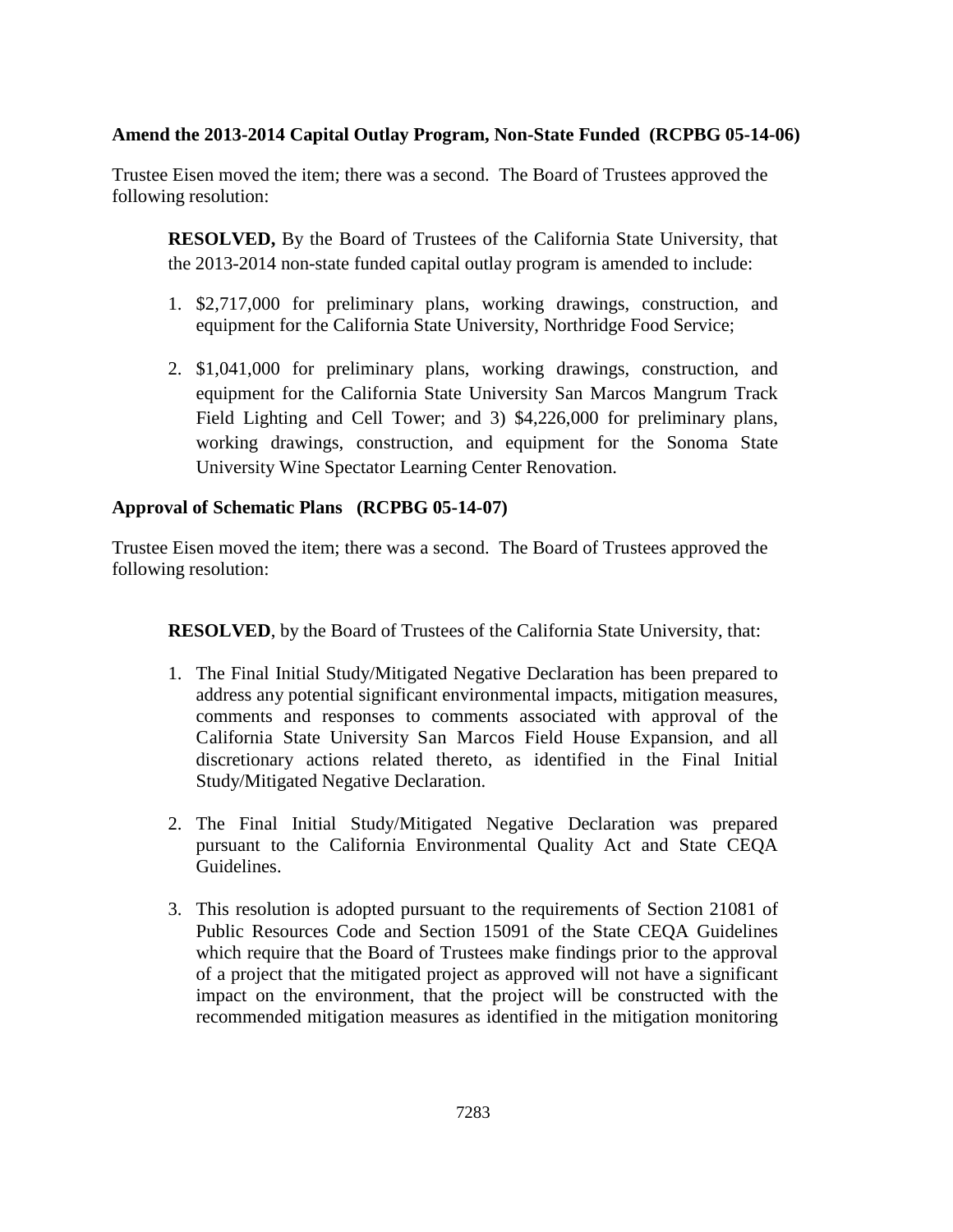program, and that the project will benefit the California State University. The Board of Trustees makes such findings with regard to this project.

- 4. The chancellor is requested under Delegation of Authority granted by the Board of Trustees to file the Notice of Determination for the project.
- 5. The schematic plans for the California State University San Marcos Field House Expansion, are approved at a project cost of \$11,400,000 at CCCI 6077.

# **Approval of the Campus Master Plan Revision and Schematic Plans for the Recreation Wellness Center for San Francisco State University (RCPBG 05-14-08)**

Trustee Eisen moved the item; there was a second. The Board of Trustees approved the following resolution:

**RESOLVED**, by the Board of Trustees of the California State University, that:

- 1. The Final Initial Study/Mitigated Negative Declaration has been prepared to address any potential significant environmental impacts, mitigation measures and comments associated with approval of the San Francisco State University, Recreation Wellness Center project, and all discretionary actions related thereto, as identified in the Final Initial Study/Mitigated Negative Declaration.
- 2. The Final Initial Study/Mitigated Negative Declaration was prepared pursuant to the California Environmental Quality Act and State CEQA Guidelines.
- 3. This resolution is adopted pursuant to the requirements of Section 21081 of Public Resources Code and Section 15091(a) (3) of the State CEQA Guidelines which finds that there will not be a significant effect above and beyond that previously identified and analyzed in the Program EIR, that the Findings of Fact and associated Statement of Overriding Considerations previously adopted by the Board of Trustees as part of the certification of the Campus Master Plan EIR in November 2007 account for the impact related to the Recreation Wellness Center project, that the project will be constructed with the recommended mitigation measures as identified in the included in the Initial Study/Negative Declaration mitigation monitoring program, and that the project will benefit the California State University. The Board of Trustees makes such findings with regard to this project.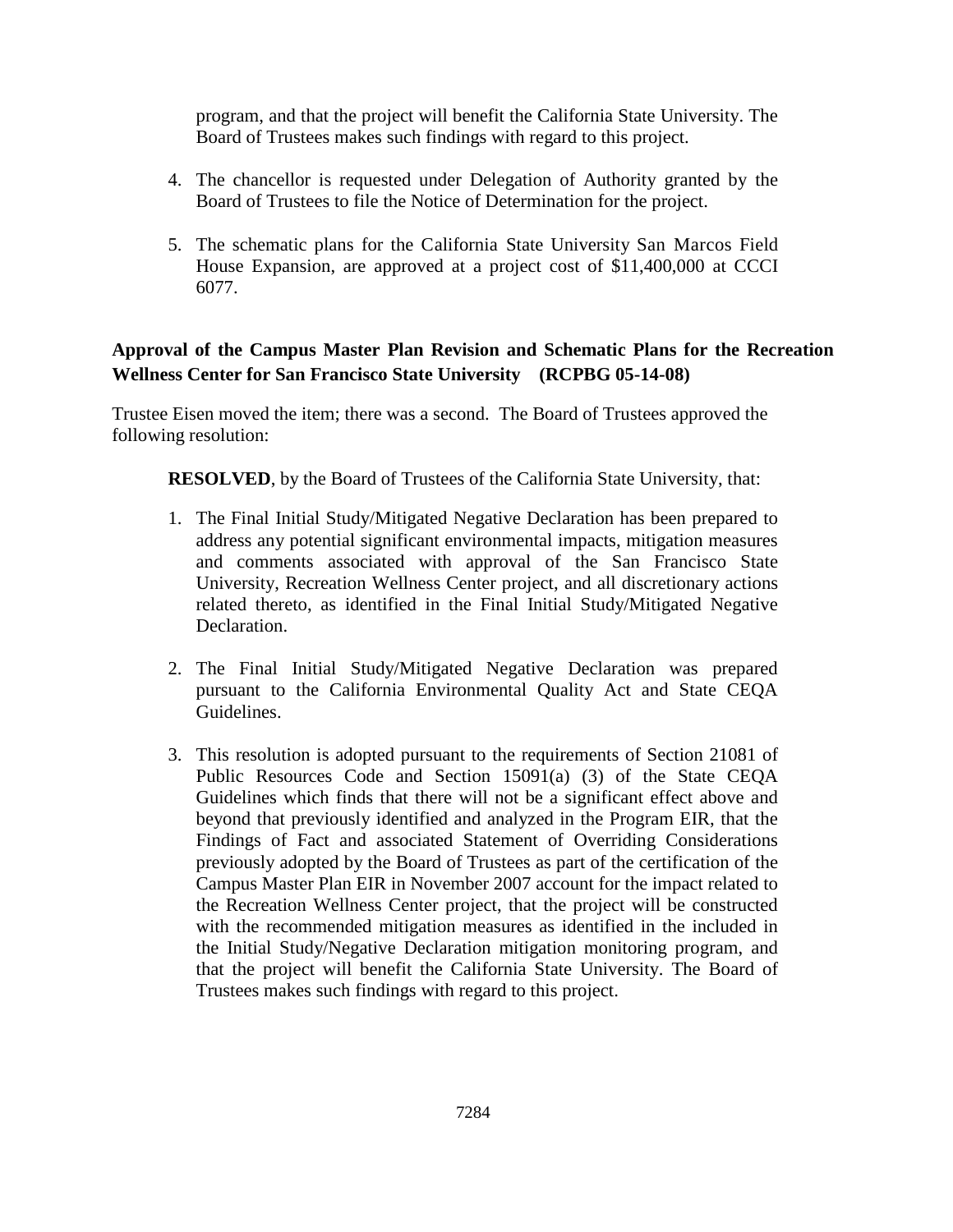- 4. The San Francisco State University Campus Master Plan Revision dated May 2014 is approved.
- 5. The chancellor is requested under Delegation of Authority granted by the Board of Trustees to file the Notice of Determination for the project.
- 6. The schematic plans for the San Francisco State University, Recreation Wellness Center are approved at a project cost of \$86,487,000 at CCCI 6077.

# **Approval of the Amendment of the 2013-2014 Non-State Capital Outlay Program and Approval of Schematic Plans for Plaza Linda Verde for San Diego State University (RCPBG 05-14-09)**

Trustee Eisen moved the item; there was a second. The Board of Trustees approved the following resolution:

**RESOLVED**, by the Board of Trustees of the California State University, that:

- 1. The Final Environmental Impact Report (Final EIR) for the San Diego State University, Plaza Linda Verde project included a project level analysis that addressed the potential significant environmental impacts, mitigation measures, comments and responses to comments associated with approval of the Plaza Linda Verde project, and all discretionary actions related thereto. The Board of Trustees certified the Final EIR as adequate under CEQA and the project was approved in May 2011.
- 2. Subsequent to project approval, San Diego State University has made certain limited revisions to the design of the approved project. An Addendum to the previously certified Final EIR has been prepared that has determined these revisions would not involve new significant environmental effects or a substantial increase in the severity of significant effects previously identified in the Final EIR. The Board of Trustees has considered the Final EIR and the Addendum to the Final EIR concurrent with its consideration of the proposed schematic design plans.
- 3. The 2013-2014 non-state funded capital outlay program is amended to include \$142,700,000 for preliminary plans, working drawings, construction, and equipment for the San Diego State University, Plaza Linda Verde project.
- 4. The chancellor is requested under Delegation of Authority granted by the Board of Trustees to file the Notice of Determination for the project.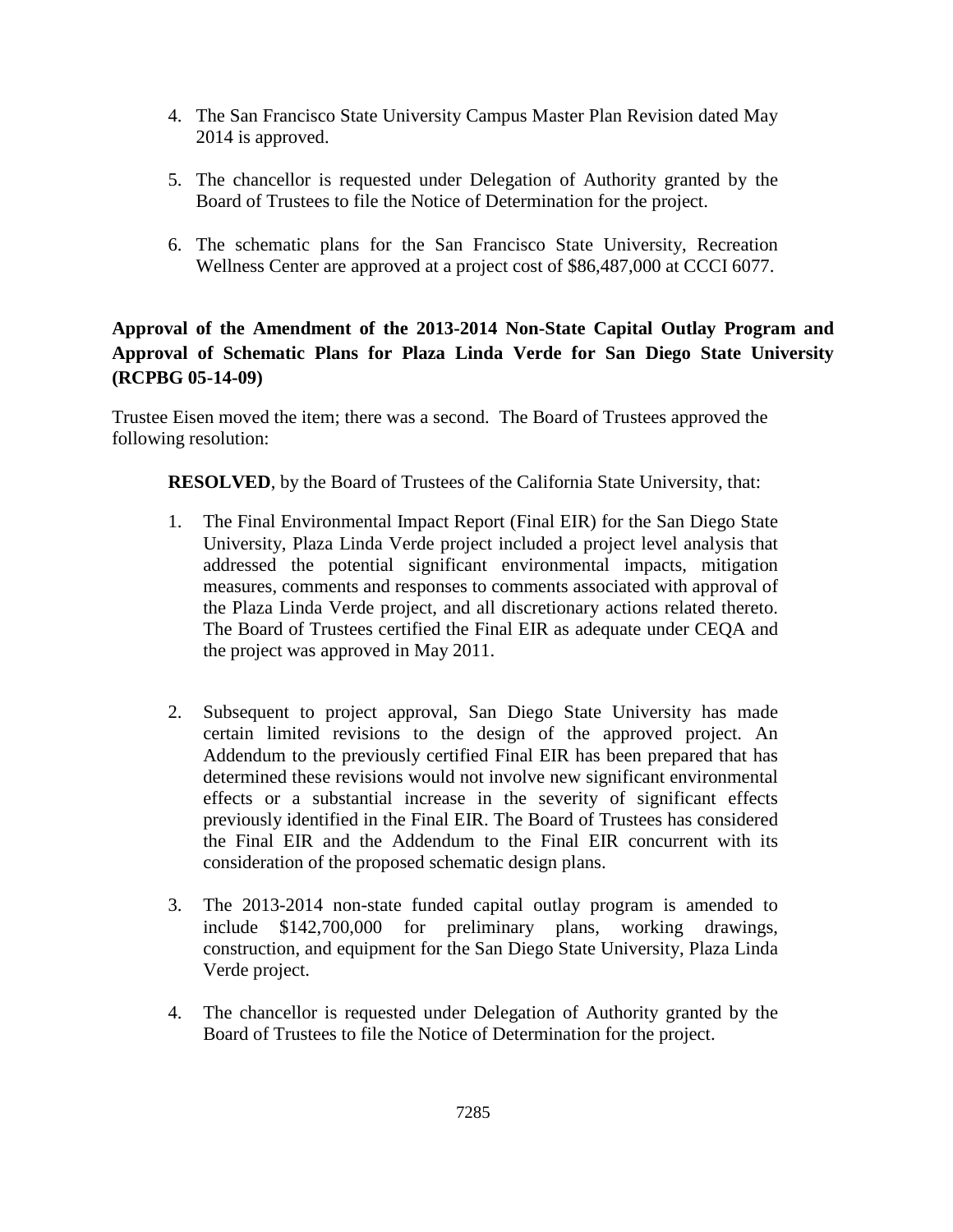5. The schematic plans for the San Diego State University, Plaza Linda Verde are approved at a project cost of \$142,700,000 at CCCI 6077.

# **Approval of the Amendment of the 2013-2014 Non-State Capital Outlay Program and Schematic Plans for Campus Village 2 for San José State University (RCPBG 05-14-10)**

Trustee Eisen moved the item; there was a second. The Board of Trustees approved the following resolution:

**RESOLVED**, By the Board of Trustees of the California State University, that:

- 1. The Final Initial Study/Mitigated Negative Declaration was prepared pursuant to the California Environmental Quality Act and State CEQA Guidelines.
- 2. The San José State University Campus Village, Phase 2 project is consistent with the Final Negative Mitigated Declaration prepared and that the effects of the project were fully analyzed in the Final Negative Mitigated Declaration.
- 3. The 2013-2014 non-state funded capital outlay program is amended to include \$126,186,000 for preliminary plans, working drawings, construction, and equipment for the San José State University, Campus Village, Phase 2 project.
- 4. The schematic plans for the San José State University, Campus Village, Phase 2, are approved at a project cost of \$126,186,000 at CCCI 6077.

# **Certify the Final Environmental Impact Report, Approve the 2014 Master Plan Revision and the Amendment of the 2013-2014 Non-State Capital Outlay Program for Student Housing South for California Polytechnic State University, San Luis Obispo (RCPBG 05-14-11)**

Trustee Eisen moved the item; there was a second. The Board of Trustees approved the following resolution with one abstained vote from Trustee Morales:

**RESOLVED,** by the Board of Trustees of the California State University, that:

1. The Final EIR for the Student Housing South Project including the Master Plan revision dated May 2014, has been prepared to address the potential significant environmental impacts, mitigation measures, project alternatives, comments, and responses to comments associated with the proposed project and related master plan revision, pursuant to the requirements of the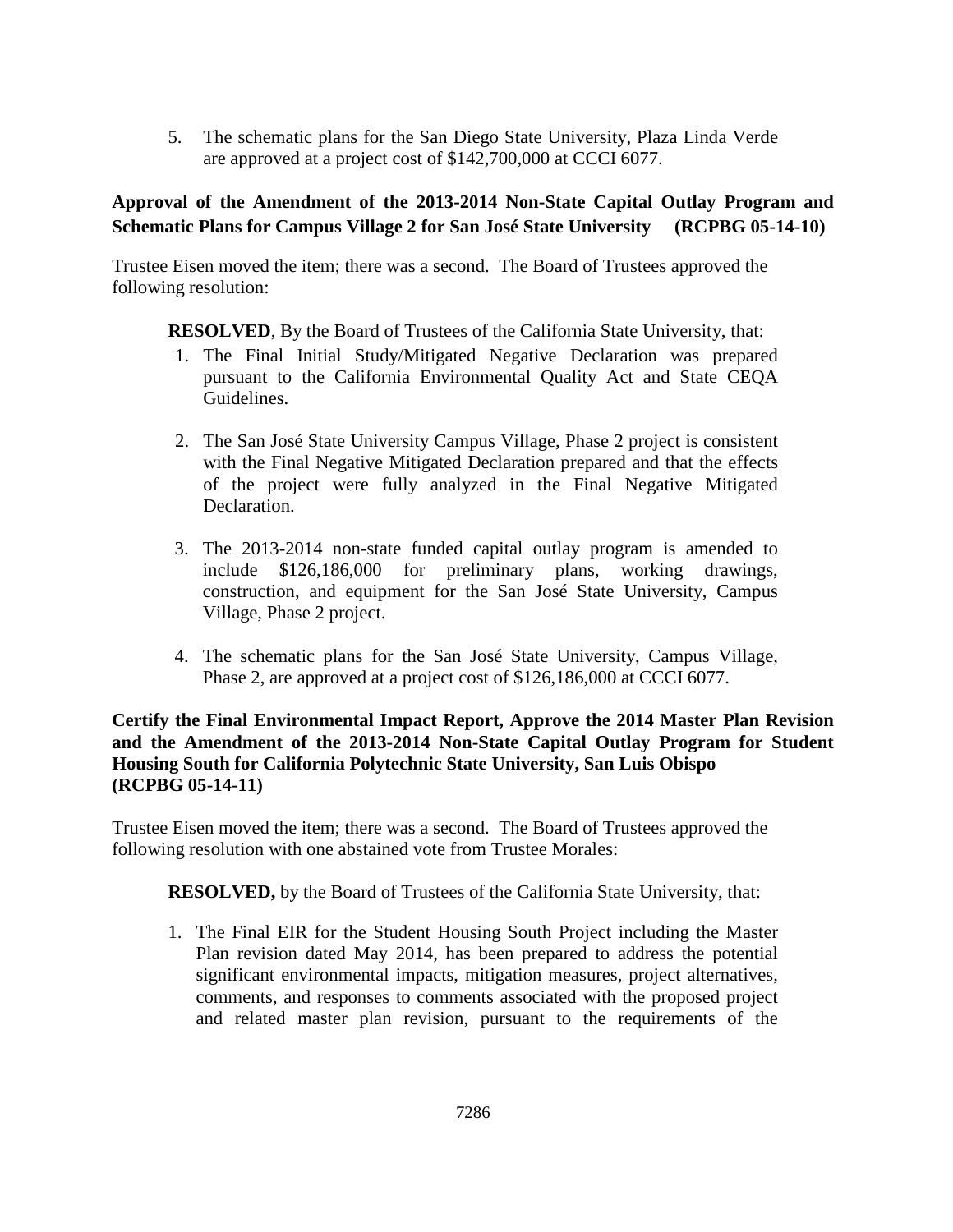California Environmental Quality Act, the CEQA Guidelines, and CSU CEQA procedures.

- 2. The Final EIR addresses the proposed project and all discretionary actions relating to the project as identified in the project description of the Final EIR.
- 3. This resolution is adopted pursuant to the requirements of Section 21081 of Public Resources Code and Section 15091 of the state CEQA Guidelines, which require that the Board of Trustees make findings prior to the approval of a project along with a statement of fact supporting each finding.
- 4. The board hereby adopts the Findings of Fact and the Mitigation Monitoring and Reporting Program, including all mitigation measures identified therein, for Agenda Item 8 of the May 20-21, 2014, meeting of the Board of Trustees' Committee on Campus Planning, Buildings and Grounds, which identifies the specific impacts of the proposed project and related mitigation measures, which are hereby incorporated by reference.
- 5. The board has adopted the Findings of Fact and Statement of Overriding Considerations that outweigh certain remaining unavoidable significant impacts to aesthetics resources, air quality, traffic and circulation.
- 6. The Final EIR has identified potentially significant impacts that may result from project implementation. However, the Board of Trustees, by adopting the Findings of Fact, finds that the inclusion of certain mitigation measures as part of the project approval will reduce most, but not all, of those effects to less than significant levels. Those impacts that are not reduced to less than significant levels are identified as significant and unavoidable as there are no additional feasible mitigation measures or alternatives that would reduce the identified impacts to a less significance, and therefore these significant and unavoidable impacts are overridden due to specific project benefits identified in the Statement of Overriding Considerations.
- 7. A portion of the mitigation measures necessary to reduce traffic impacts to less than significant levels is the responsibility of and under the authority of the City of San Luis Obispo and other responsible transportation agencies. The city and campus are not in agreement. The board therefore cannot guarantee that certain mitigation measures that are the sole responsibility of the city will be timely implemented. The board therefore finds that certain impacts upon traffic may remain significant and unavoidable if mitigation measures are not implemented and adopts Findings of Fact that include specific Overriding Considerations that outweigh the remaining, potential, unavoidable significant impacts with respect to traffic that are not under the authority and responsibility of the board.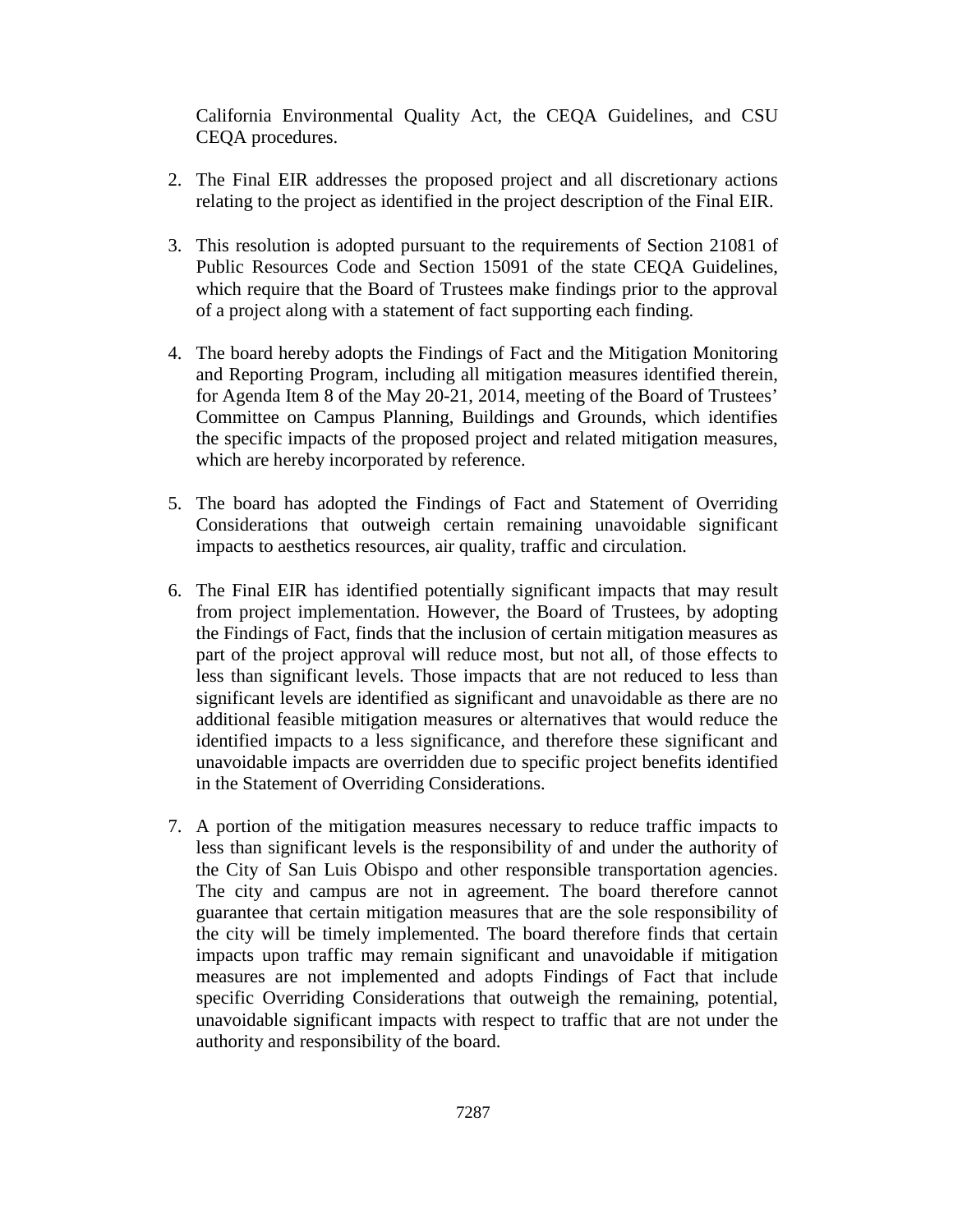- 8. Prior to the certification of the Final EIR, the Board of Trustees reviewed and considered the above-mentioned Final EIR, and finds that the Final EIR reflects the independent judgment of the Board of Trustees. The board hereby certifies the Final EIR for the project as complete and adequate in that the Final EIR addresses all potentially significant environmental impacts of the proposed project and fully complies with the requirements of CEQA and the CEQA Guidelines. For the purpose of CEQA and the CEQA Guidelines, the administrative record of proceedings for the project includes the following:
	- a. The 2013 Draft EIR and 2014 Recirculated Draft EIR for the California Polytechnic State University, Student Housing South project, including Campus Master Plan;
	- b. The Final EIR, including comments received on the Draft and Recirculated EIRs, and responses to comments;
	- c. The proceedings before the Board of Trustees relating to the subject project and master plan revision, including testimony and documentary evidence introduced at such proceedings; and
	- d. All attachments, documents incorporated, and references made in the documents as specified in items (a) through (c) above.
- 9. It is necessary, consistent with the California Supreme Court decision in *City of Marina* to pursue mitigation funding from the legislature to meet its CEQA fair-share mitigation obligations. The chancellor is therefore directed to request from the governor and the legislature, through the annual state budget process, the future funds (approximately \$534,000) necessary to support costs as determined by the trustees necessary to fulfill the mitigation requirements of CEQA.
- 10. In the event the request for mitigation funds is approved in full, the chancellor is directed to proceed with implementation of the 2014 Campus Master Plan Revision for California Polytechnic State University, San Luis Obispo. Should the request for funds only be partially approved, the chancellor is directed to proceed with implementation of the project, funding identified mitigation measures to the extent of the available funds. In the event the request for funds is not approved, the chancellor is directed to proceed with implementation of the project consistent with resolve number 11 below.
- 11. Because this board cannot guarantee that the request to the legislature for the necessary mitigation funding will be approved, or that the city or other responsible transportation agencies will fund the measures that are their responsibility, this board finds that the impacts whose funding is uncertain remain significant and unavoidable, and that they are necessarily outweighed by the Statement of Overriding Considerations adopted by this board.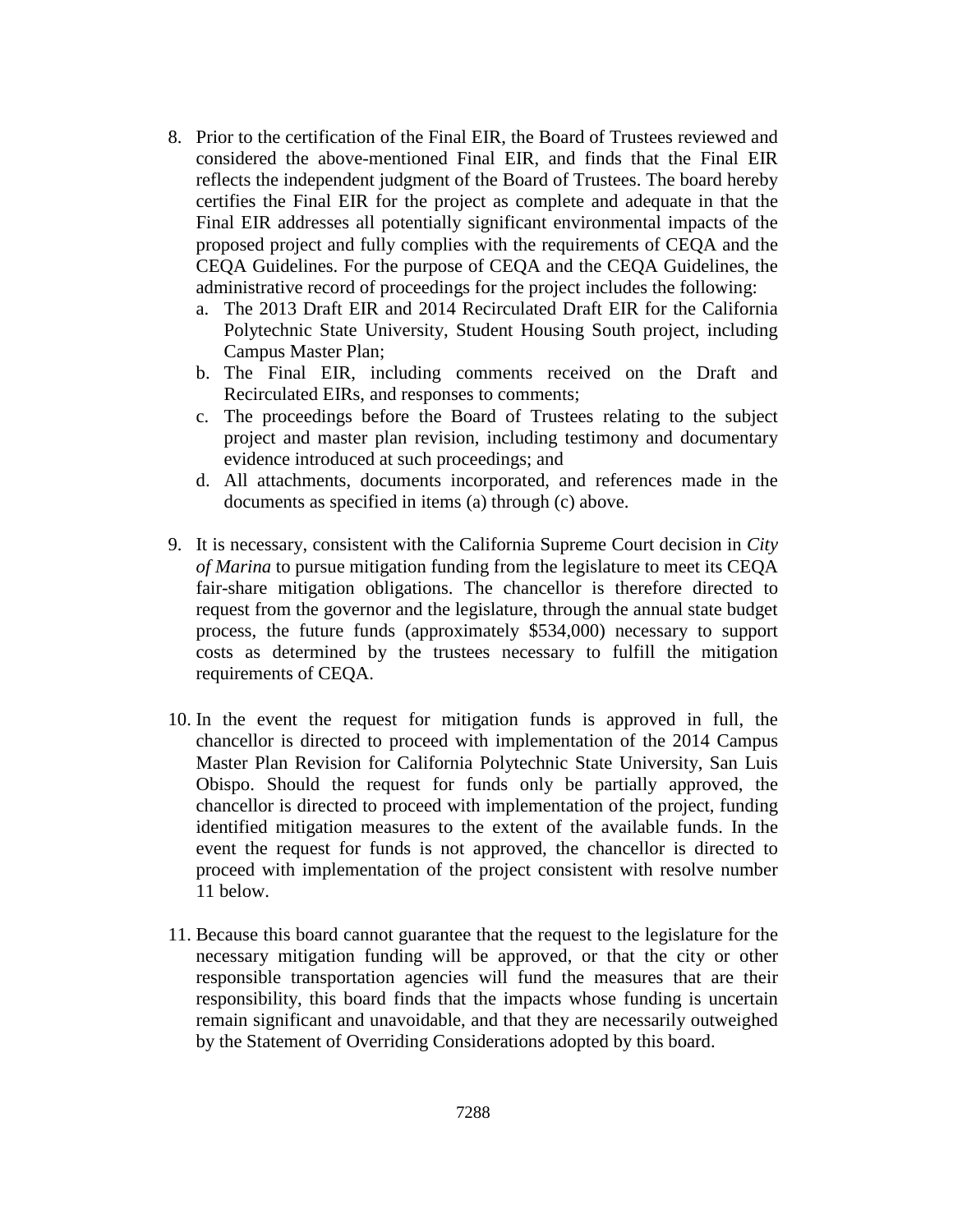- 12. The board hereby certifies the Final EIR for the California Polytechnic State University, San Luis Obispo Campus Master Plan revision dated May 2014 as complete and in compliance with CEQA.
- 13. The mitigation measures identified in the Mitigation Monitoring and Reporting Program are hereby adopted and shall be monitored and reported in accordance with the Mitigation Monitoring and Reporting Program for the Agenda Item 8 of the May 20-21, 2014 meeting of the Board of Trustees' Committee on Campus Planning Buildings and Grounds, which meets the requirements of CEQA (Public Resources Code, Section 21081.6).
- 14. The project will benefit the California State University.
- 15. The above information is on file with The California State University, Office of the Chancellor, Capital Planning, Design and Construction, 401 Golden Shore, Long Beach, California 90802-4210, and at California Polytechnic State University, Facilities Planning and Capital Projects, Building 70, San Luis Obispo, California 93407-0690.
- 16. The California Polytechnic State University, San Luis Obispo Campus Master Plan Revision dated May 2014 is approved.
- 17. The chancellor or his designee is requested under the Delegation of Authority by the Board of Trustees to file the Notice of Determination for the Project.
- 18. The 2013-2014 non-state funded capital outlay program is amended to include \$198,863,000 for preliminary plans, working drawings, construction, and equipment for the California Polytechnic State University, San Luis Obispo Student Housing South project.

#### **Joint Meeting of the Committees of Finance and Campus Planning Building and Grounds**

Trustee Eisen reported the committee heard one information item pertaining to Capital Financing and the 2014-2015 Governor's Budget Proposal.

#### **Committee on Educational Policy**

Trustee Farar reported the committee heard five information items: *Access to Excellence*: Progress Report 2011-2013; Update on Reducing Bottlenecks: Improving Student Success; California State University Doctor of Nursing Practice Programs; The California State University Pre-Doctoral Program; and The California State University Graduation Initiative.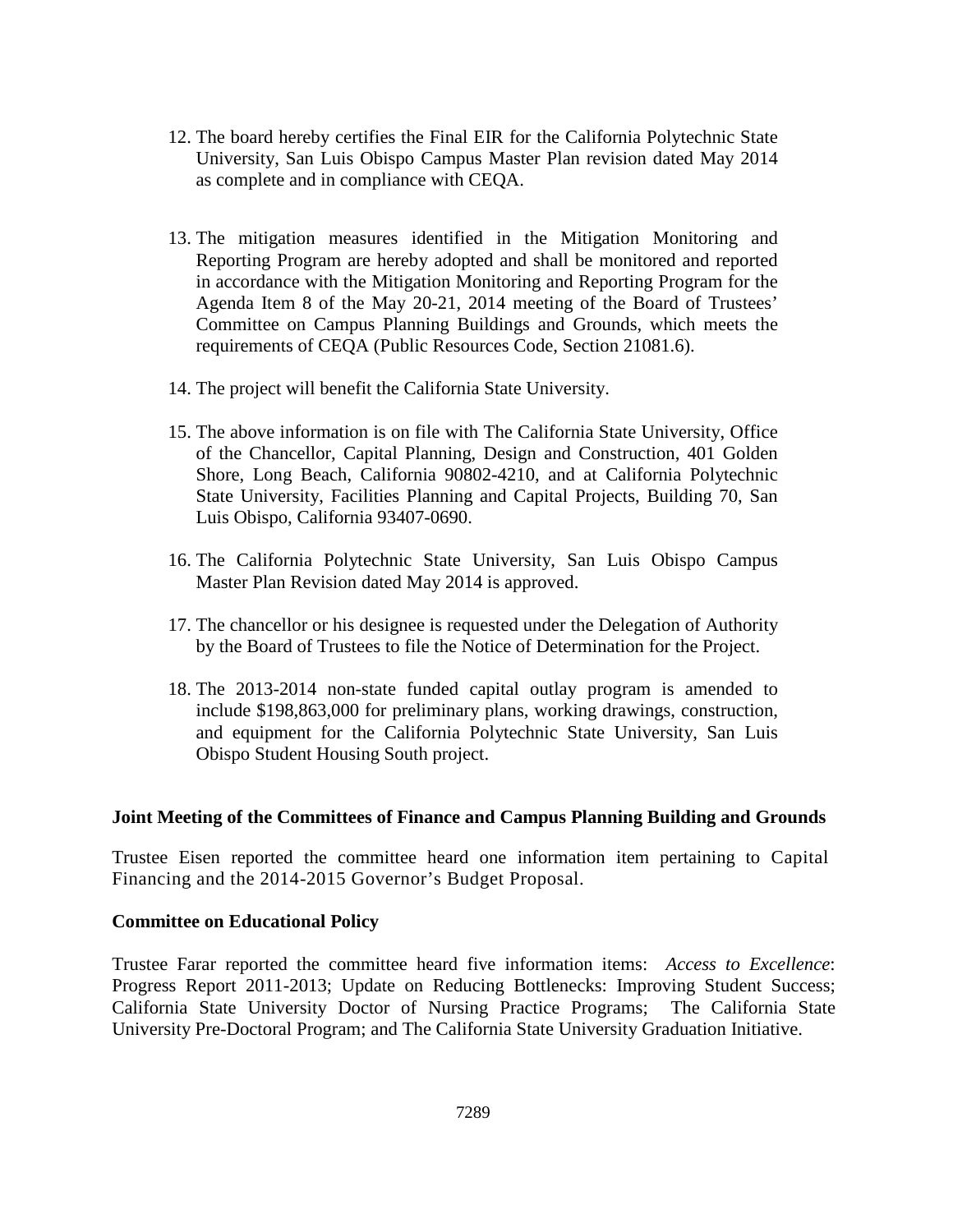## **Committee on Audit**

Trustee Garcia reported the committee heard two information items: Quality Assurance Review of the Office of Audit and Advisory Services and the Status Report on Current and Follow-Up Internal Audit Assignments.

## **Committee on Governmental Relations**

Trustee Farar reported the committee heard one information item consisting of the Legislative Report.

# **Committee of Finance**

Trustee Eisen reported the committee heard two information items: Report on the 2014-2015 Support Budget and the California State University Annual Debt Report. The committee also heard one action item as follows:

# **Approval to Issue Trustees of the California State University, Systemwide Revenue Bonds and Related Debt Instruments for Various Projects (RFIN 05-14-03)**

Trustee Eisen moved the item; there was a second. The Board of Trustees approved the following resolution:

Orrick, Herrington & Sutcliffe LLP, as bond counsel, prepared resolutions presented in Item 3 of the Committee on Finance at the May 20-21, 2014 meeting of the CSU Board of Trustees that authorize interim and permanent financing for the projects at San Jose State University (Campus Village Housing 2), California State University San Marcos (Field House Expansion), and The CSU Chico (Research Foundation—Office Building Refunding). The proposed resolutions will achieve the following:

- 1. Authorize the sale and issuance of Systemwide Revenue Bond Anticipation Notes and/or the related or stand-alone sale and issuance of the Trustees of the California State University Systemwide Revenue Bonds in an aggregate amount not-to-exceed \$150,700,000 and certain actions relating thereto.
- 2. Provide a delegation to the chancellor; the executive vice chancellor and chief financial officer; the assistant vice chancellor, Financial Services; and the acting deputy assistant vice chancellor, Financing, Treasury, and Risk Management; and their designees to take any and all necessary actions to execute documents for the sale and issuance of the bond anticipation notes and the revenue bonds.

The resolutions will be implemented subject to the receipt of good bids consistent with the projects' financing plans.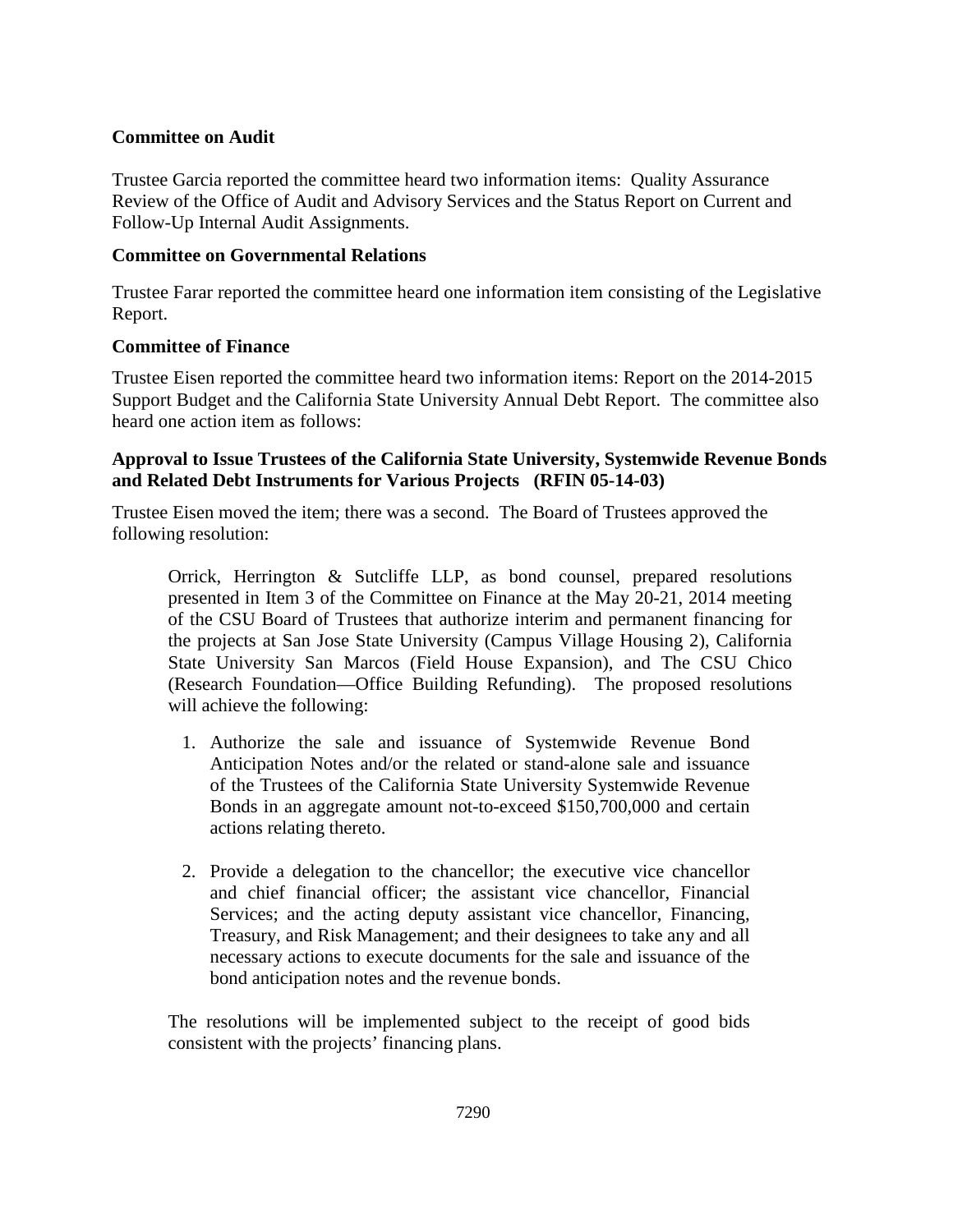## **Committee on Organization and Rules**

Trustee Norton reported the committee heard one action item as follows:

# **Schedule of California State University Board of Trustees' Meetings, 2015 (ROR 05-14-02)**

Trustee Norton moved the item; there was a second. The Board of Trustees approved the following resolution:

**RESOLVED,** By the Board of Trustees of The California State University, that the following schedule of meetings for 2015 is adopted:

| January 27-28, 2015  | $Tuesday - Wednesday$ | Headquarters |
|----------------------|-----------------------|--------------|
| March 24-25, 2015    | Tuesday – Wednesday   | Headquarters |
| May 19-20, 2015      | Tuesday – Wednesday   | Headquarters |
| July 21, 2015        | Tuesday               | Headquarters |
| September 8-9, 2015  | $Tuesday - Wednesday$ | Headquarters |
| November 17-18, 2015 | Tuesday - Wednesday   | Headquarters |

## **Committees on Committees**

Trustee Eisen reported the committee heard two action items as follow:

# **Election of the Chair and Vice Chair of the Board of Trustees for 2014-2015 (RCOC 05-14-01)**

Trustee Eisen moved the item; there was a second. The Board of Trustees approved the following resolution:

**RESOLVED**, By the Board of Trustees of The California State University, on recommendation by the Committee on Committees, that Lou Monville be elected chair 2014-2015.

**RESOLVED**, By the Board of Trustees of The California State University, on recommendation by the Committee on Committees, that Rebecca D. Eisen be elected vice chair for 2014-2015.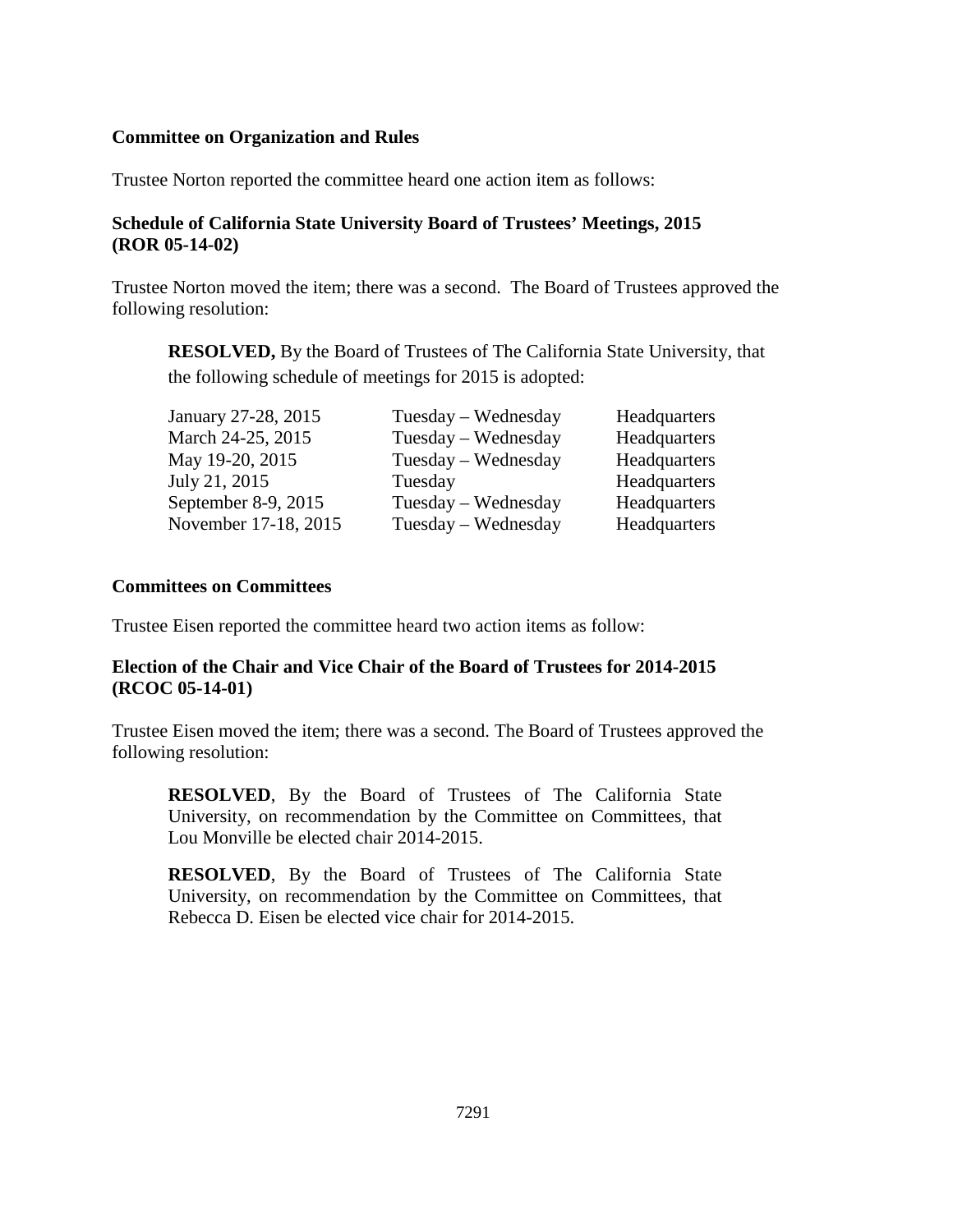#### **Committee Assignments for 2014-2015 (RCOC 05-14-02)**

**RESOLVED**, By the Board of Trustees of The California State University, on recommendation by the Committee on Committees that the following appointments be made to the Standing Committees for the 2014-2015 year:

#### **AUDIT**

Lupe C. Garcia, Chair Adam Day, Vice Chair Steven M. Glazer Rebecca D. Eisen Hugo Morales

#### **COLLECTIVE BARGAINING**

Roberta Achtenberg, Chair Debra Farar, Vice Chair Rebecca Eisen Lupe C. Garcia Hugo Morales

### **CAMPUS PLANNING, BUILDINGS AND GROUNDS**

J. Lawrence Norton, Chair Rebecca D. Eisen, Vice Chair Talar Alexanian Adam Day Lillian Kimbell Steven G. Stepanek

### **EDUCATIONAL POLICY**

Debra S. Farar, Chair Margaret Fortune, Vice Chair Roberta Achtenberg Talar Alexanian Rebecca Eisen Douglas Faigin Lupe Garcia Steven M. Glazer Lillian Kimbell J. Lawrence Norton Steven G. Stepanek

# **INSTITUTIONAL ADVANCEMENT**

Steven Glazer, Chair Douglas Faigin, Vice Chair Roberta Achtenberg Debra Farar Margaret Fortune Hugo Morales J. Lawrence Norton Steven G. Stepanek

#### **FINANCE**

Roberta Achtenberg, Chair Steven Glazer, Vice Chair Talar Alexanian Adam Day Rebecca Eisen Debra Farar Margaret Fortune Lupe C. Garcia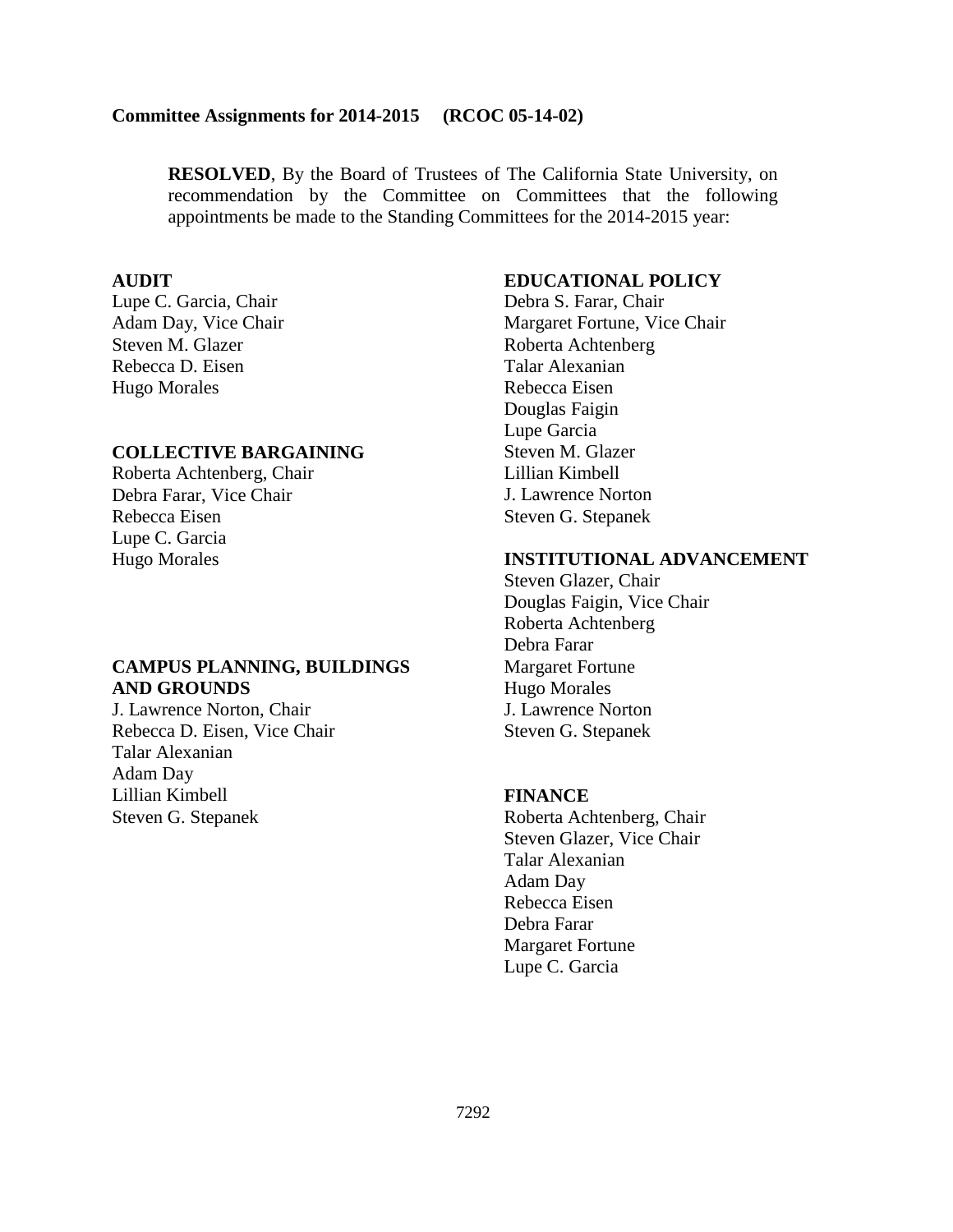## **GOVERNMENTAL RELATIONS**

Douglas Faigin, Chair Steven M. Glazer, Vice Chair Talar Alexanian Adam Day Debra Farar Margaret Fortune Lupe C. Garcia Lillian Kimbell J. Lawrence Norton Steven G. Stepanek

## **ORGANIZATION AND RULES**

Steven G. Stepanek, Chair Hugo Morales, Vice Chair Roberta Achtenberg Debra S. Farar Margaret Fortune Lupe Garcia J. Lawrence Norton

### **UNIVERSITY AND FACULTY PERSONNEL**

Hugo N. Morales, Chair Lillian Kimbell, Vice Chair Roberta Achtenberg Douglas Faigin J. Lawrence Norton

### **Board of Trustees**

Chair Monville reported the Board heard one action item as follows:

## **Conferral of the Title Trustee Emeritus: Bob Linscheid (RBOT 05-14-06)**

Chair Monville moved the item; there was a second. The Board of Trustees approved the following resolution:

**WHEREAS,** Trustee Bob Linscheid was appointed as a member of the Board of Trustees of the California State University by the California State University Alumni Council in 2005, and since that time has served ably in that position;

**WHEREAS,** Trustee Linscheid has been a member of the Board of Trustees for nine years, and through his service as Chair and Vice Chair, has offered steadfast leadership to the University; and

**WHEREAS,** Trustee Linscheid, alumnus of Chico State University and longtime supporter of the CSU, represented the three million CSU alumni as the Alumni Trustee from 2005-2014, and furthered alumni impact by formerly serving twice as president of the systemwide CSU Alumni Council, member of Chico State's University Foundation, and president of Chico State Alumni Association; and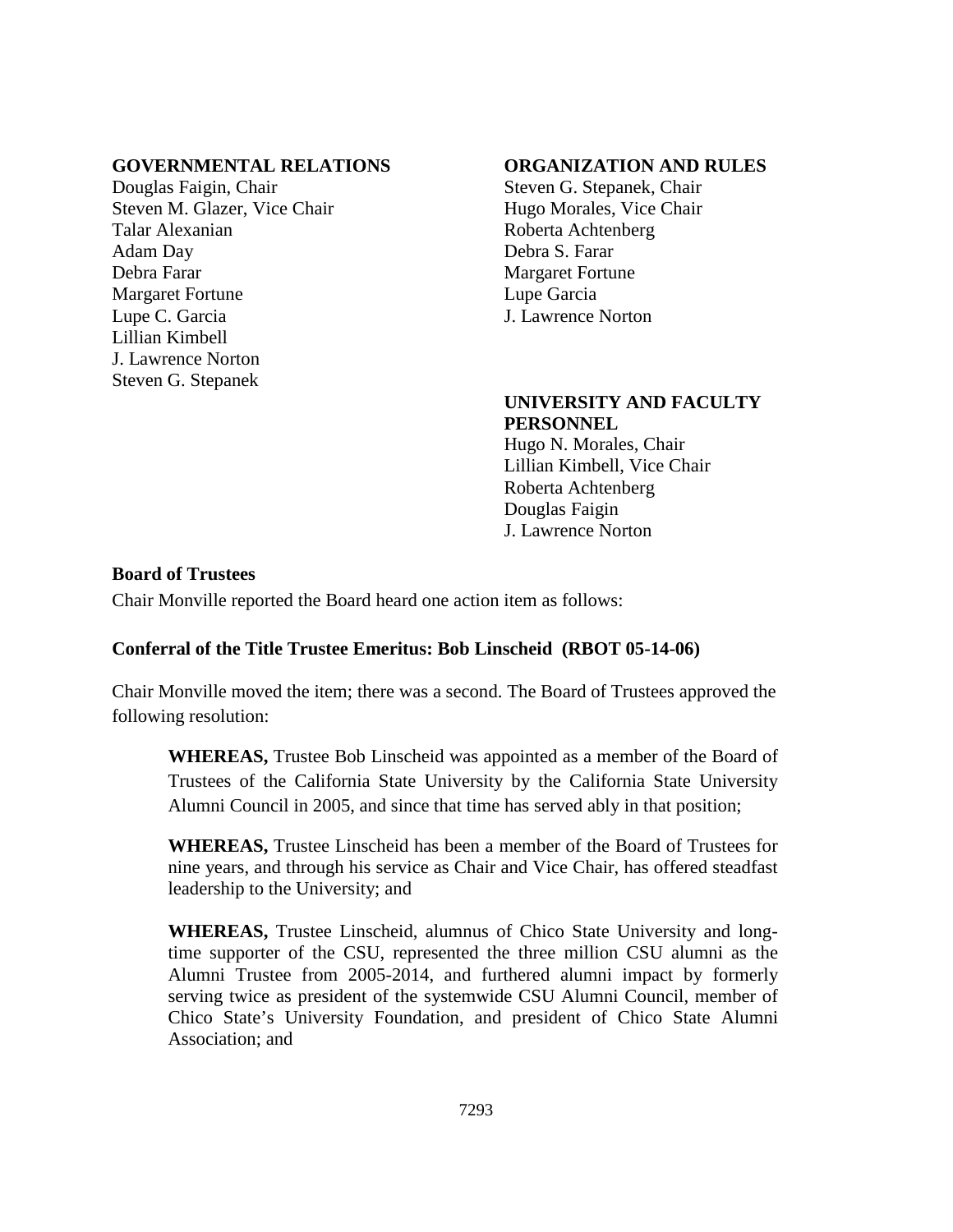**WHEREAS,** Trustee Linscheid has chaired the Campus Planning, Building and Grounds Committee and served on the Educational Policy, Institutional Advancement, Collective Bargaining, Finance and Governmental Relations committees; and

**WHEREAS,** Trustee Linscheid, as the president and chief executive officer of the San Francisco Chamber of Commerce, offered his expertise in public policy, economic development and organization management to guide the Board of Trustees and its committees with sound leadership, the highest professional integrity and always with a focus on students, faculty and staff; and

**WHEREAS**, Trustee Linscheid has been a tireless advocate for CSU students, advocating side-by-side with other higher education leaders for resources that will ensure that students receive a world-class education at an affordable price;

**WHEREAS**, Trustee Linscheid has steered the University system through a period of enormous growth and budgetary challenges, and has dedicated his career to helping individuals reach their academic potential; and

**WHEREAS,** It is fitting that the California State University recognize those members who have made demonstrable contributions to this public system of higher education and the people of California; now, therefore, be it

**RESOLVED,** By the Board of Trustees of the California State University that this board confers the title of Trustee Emeritus on Bob Linscheid, with all the rights and privileges thereto.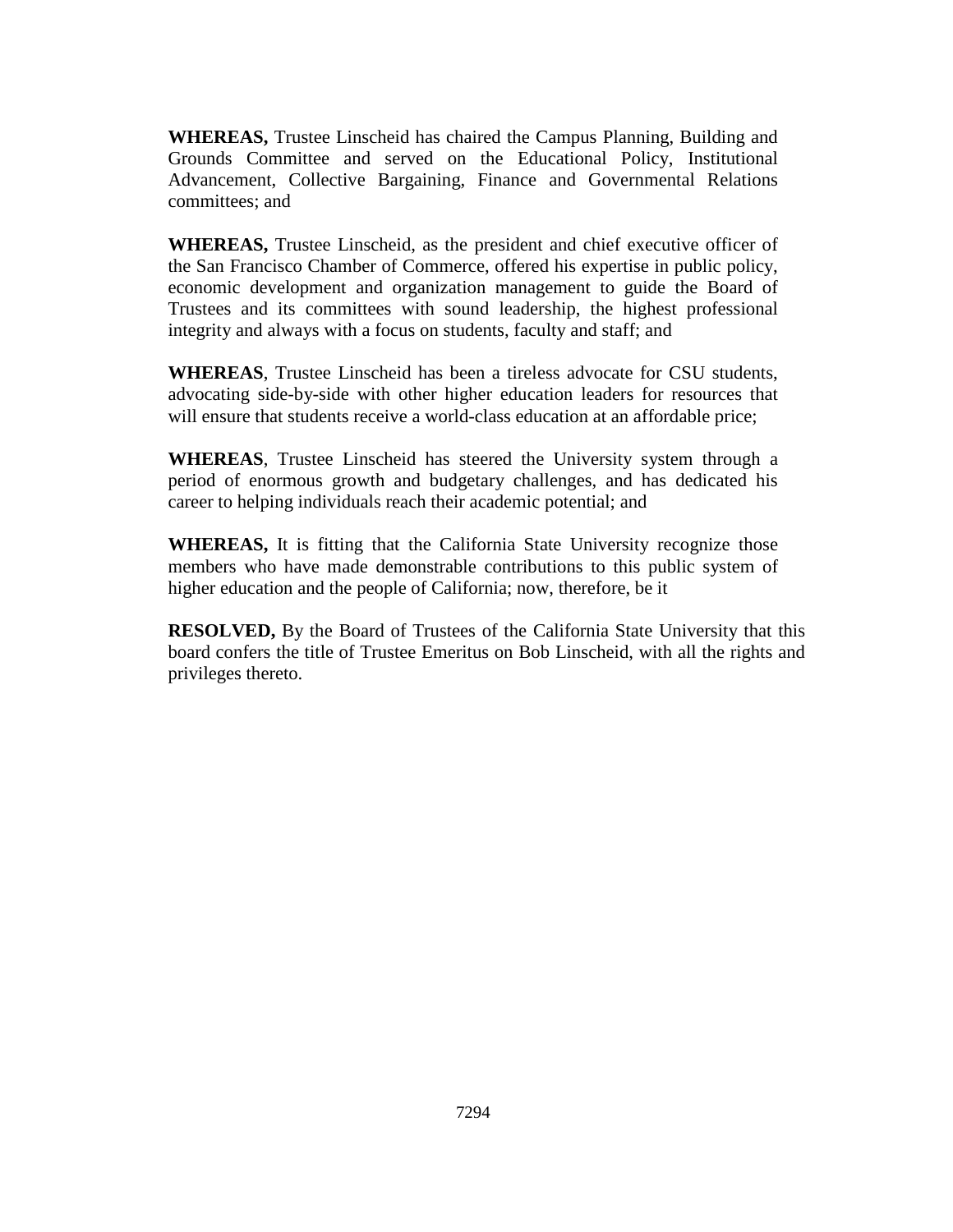**Action Item** Agenda Item 1 July 22, 2014 Page 1 of 2

### **BOARD OF TRUSTEES**

### **Conferral of the Title Trustee Emeritus – Cipriano Vargas**

### **Presentation By:**

Lou Monville Chair

### **Summary**

It is recommended that Trustee Cipriano Vargas whose term expired on June 30, 2014, be conferred the title of trustee emeritus for his service. The granting of emeritus status carries the title, but no compensation.

The following resolution is recommended for approval:

**WHEREAS**, Cipriano Vargas was appointed as a member of the Board of Trustees of the California State University in 2012 by Governor Jerry Brown, and since that time has actively served in that position; and

**WHEREAS**, throughout his service as a member of the Board of Trustees, he has provided a valuable student voice to the consideration of matters imperative to the purpose of this system of higher education; and

**WHEREAS**, Mr. Vargas is a first generation college graduate who mentored students from farm-working family backgrounds as they acclimated to college life; and

**WHEREAS**, Mr. Vargas is a trusted advocate for his peers who, in 2012, was elected vice president of external affairs for Associated Students, Inc. at California State University San Marcos; and

**WHEREAS**, Mr. Vargas served on the committees for Campus, Planning and Grounds, Educational Policy, Institutional Advancement and Governmental Relations; and

**WHEREAS,** Mr. Vargas' service to the Board and the aforementioned committees has been influential to deliberations and decisions, so that the CSU may continue to serve the present and future good of the state and its people; and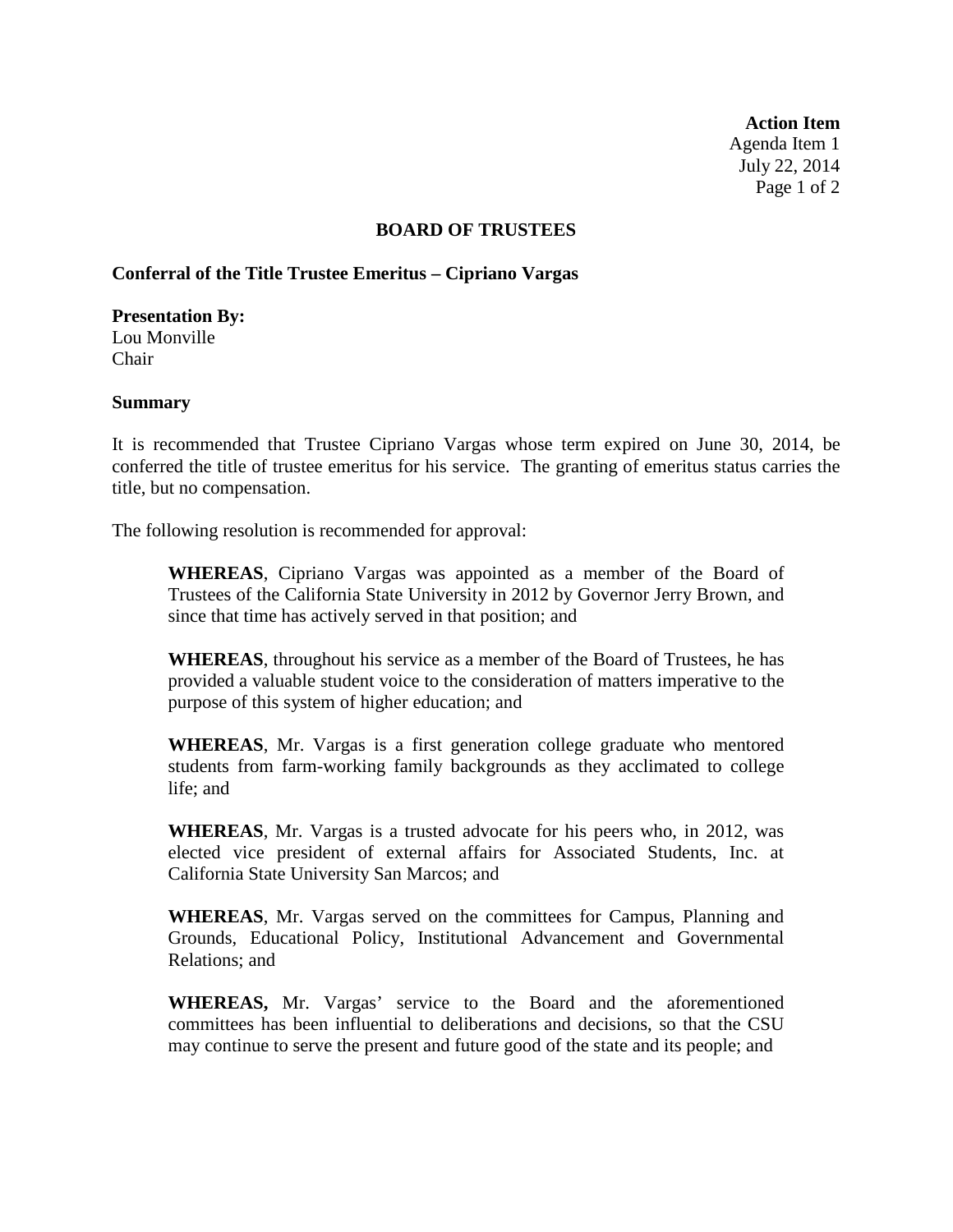BOT Agenda Item 1 July 22, 2014 Page 2 of 2

> **WHEREAS,** it is fitting that the California State University recognize those members who have made demonstrable contributions to this public system of higher education and the people of California; now, therefore, be it

**RESOLVED,** by the Board of Trustees of the California State University, that this board confers the title of Trustee Emeritus on Cipriano Vargas, with all the rights and privileges thereto.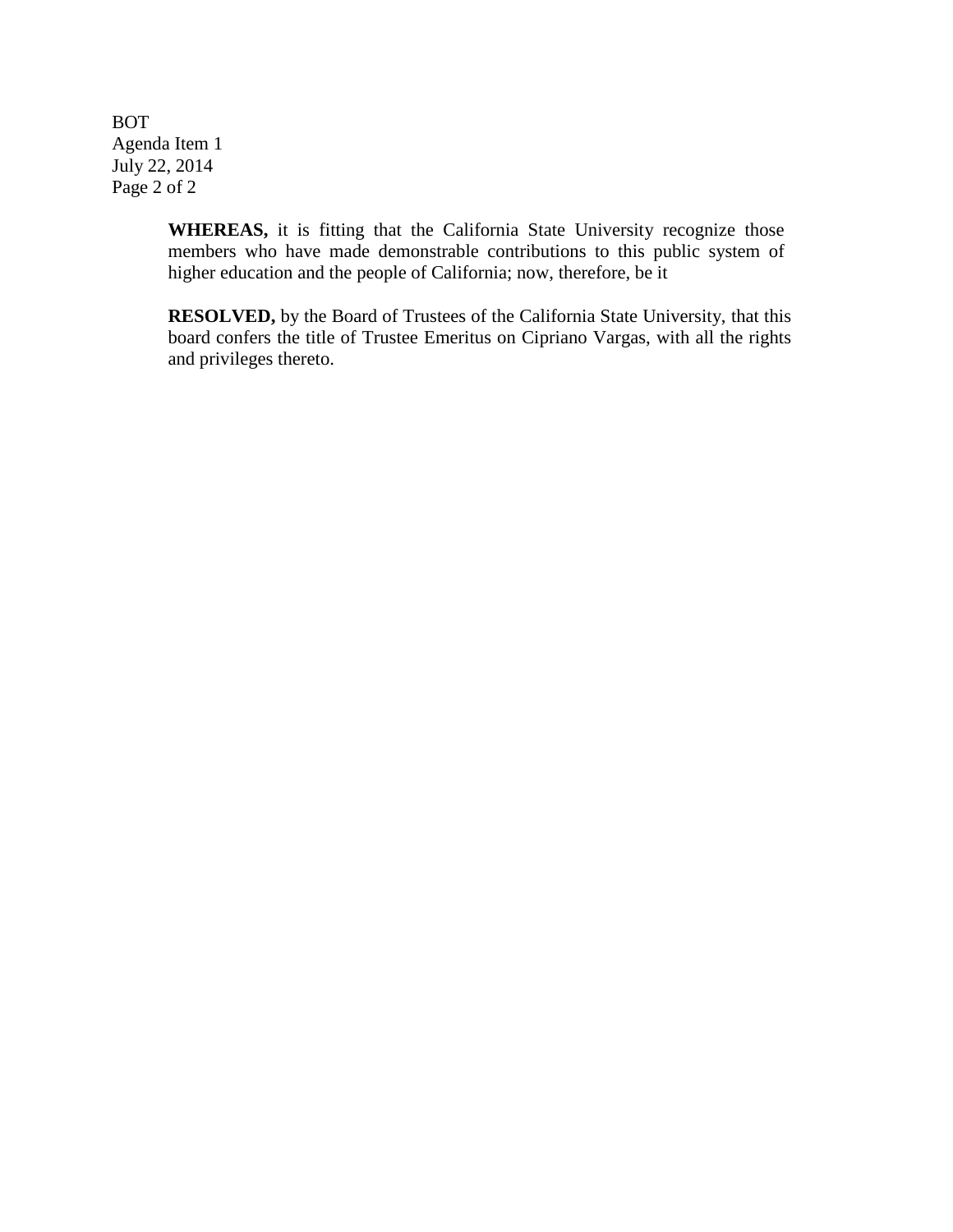**Action Item** Agenda Item 2 July 22, 2014 Page 1 of 2

### **BOARD OF TRUSTEES**

## **Conferral of Title of President Emeritus: Rollin Richmond**

### **Presentation By**

Timothy P. White **Chancellor** 

### **Summary**

It is recommended that the title of President Emeritus be conferred on Rollin C. Richmond for his distinguished service. The following resolution is recommended for approval:

**WHEREAS**, Rollin Richmond served as the sixth president of Humboldt State University from 2002 through the end of its Centennial Celebration in 2014; and

**WHEREAS**, under President Richmond's leadership, Humboldt State University developed a national reputation as a student-centered and diverse university focused on environmental sustainability, which places an emphasis on student and faculty research, technology and new teaching approaches; and

**WHEREAS,** President Richmond successfully advanced the mission of the California State University through his steadfast support of scientific research, helping secure millions in funding for CSU campuses through the California Institute for Regenerative Medicine and contributing to system-wide efforts such as CSUPERB (CSU Program for Education and Research in Biotechnology) and COAST (Council on Ocean Affairs); and

**WHEREAS,** President Richmond helped spearhead a variety of technology initiatives that enhance and expand student learning opportunities such as Cal State Online, which provides online degrees for the California State University system, and Humboldt State's online General Education package, which allows students to complete all of their general education coursework online; and

**WHEREAS**, President Richmond has been widely credited for enhancing the university's relationship with the community by improving ties with local schools, businesses and governments, supporting community partnerships and grant programs, serving on the Board of Directors of the United Way of Humboldt County and the Board of Directors of St. Joseph's Hospital, and collaborating with the Humboldt County Office of Education on many efforts; and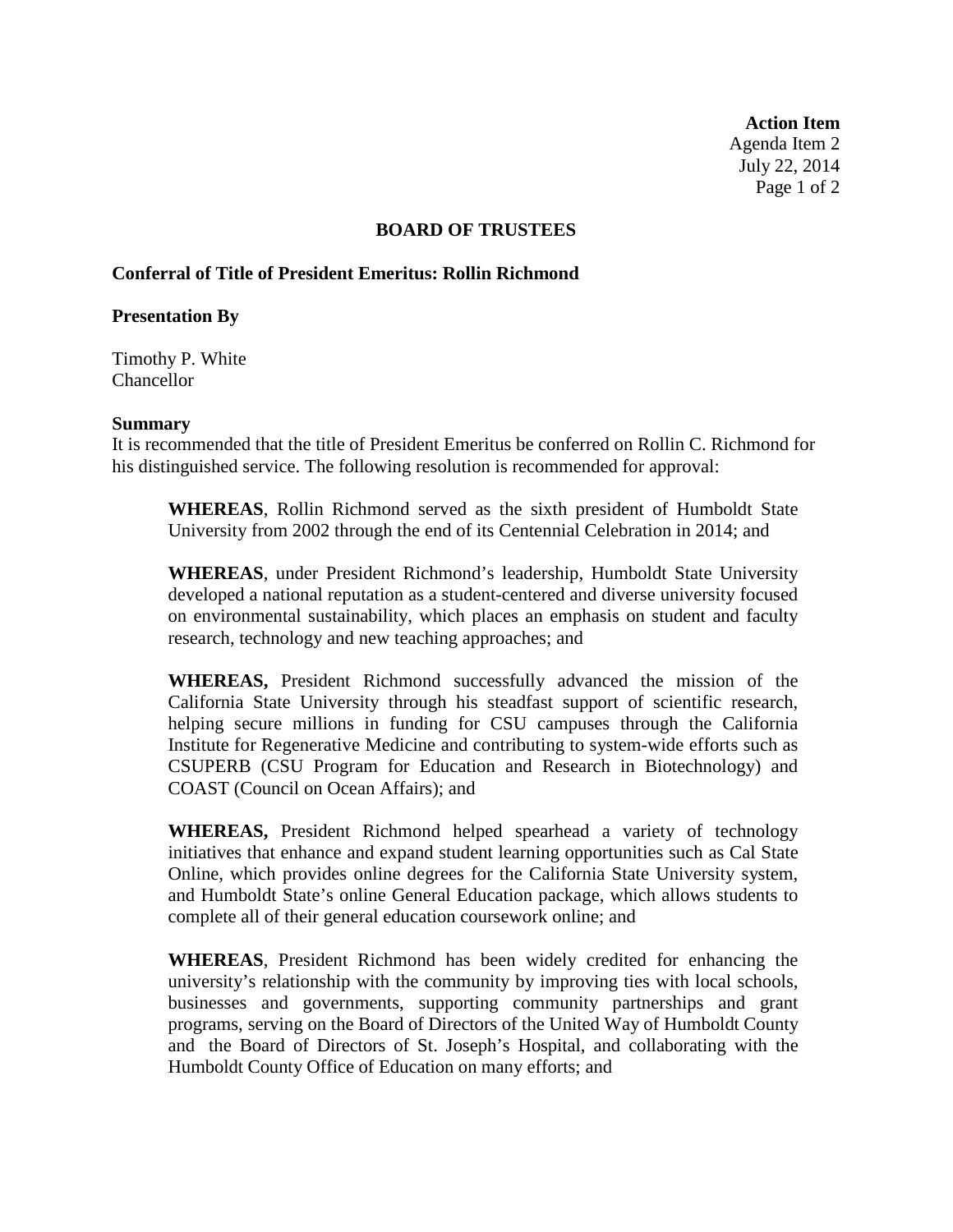Board of Trustees Agenda Item 2 July 22, 2014 Page 2 of 2

> **WHEREAS,** President Richmond has been an exemplary partner to local businesses, helping champion development of the California Center for Rural Policy, which provides business development assistance and policy research on the North Coast and establishment of the Office of Economic Community and Business Development, which fosters faculty and student partnerships with local businesses and became the Small Business Association's regional center serving ten Small Business Development Centers in Northern California; and

> **WHEREAS,** President Richmond's continued commitment to diversity has led to more than doubling of the university's population of underrepresented students, resulting in the university qualifying for Hispanic-Serving Institution status, expanded opportunities for international students with the creation of the Dual Degree Program with X'ian University in China, and increased support for former military personnel through the Veterans Enrollment and Transition Services Office, earning the university recognition as a top school for military veterans several years in a row; and

> **WHEREAS**, amidst many years of state budget cuts and severe reductions, President Richmond diligently worked to secure funding for substantial physical improvements to campus including the LEED-certified Behavioral & Social Sciences building, the Kinesiology & Athletics Building and the College Creek Apartment complex; and

> **WHEREAS**, President Richmond's dedication to fostering alumni support and relations resulted in the establishment of a new Advancement Foundation, a more than doubling of the campus endowment over the last decade and creation of the university's first endowed chair—the Kenneth L. Fisher Chair in Redwood Forest Ecology; now, therefore, be it

> **RESOLVED**, that the Board of Trustees of the California State University confer the title of President Emeritus on President Rollin C. Richmond, with all the rights and privileges pertaining thereto.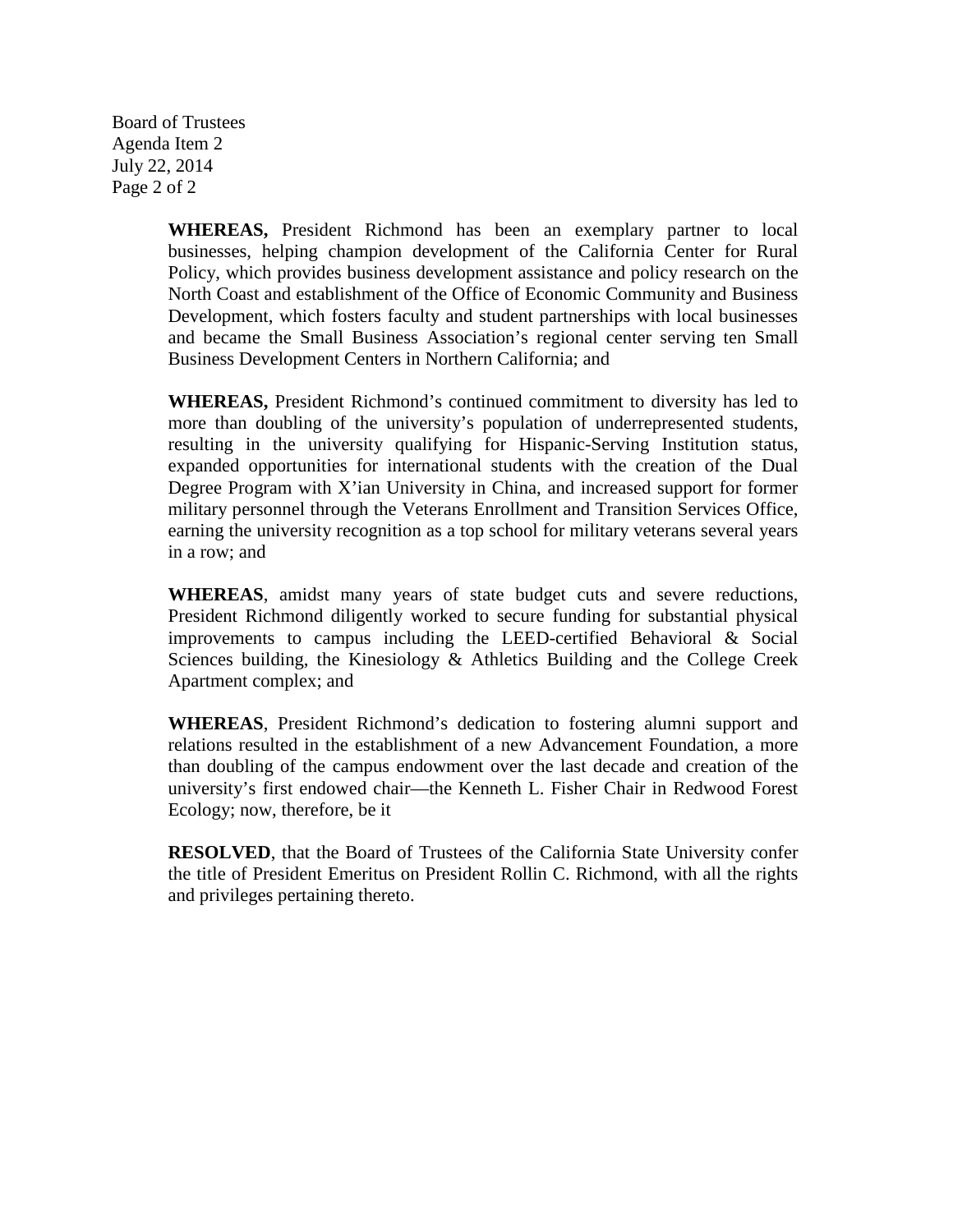**Action Item** Agenda Item 3 July 22, 2014 Page 1 of 1

### **BOARD OF TRUSTEES**

## **Conferral of Title of Vice Chancellor Emeritus: Gail E. Brooks**

### **Presentation By**

Timothy P. White Chancellor

### **Summary**

It is recommended that the title of Vice Chancellor Emeritus be conferred on Ms. Gail E. Brooks for her distinguished service. The following resolution is recommended for approval:

**WHEREAS**, Gail E. Brooks, vice chancellor of human resources, has served the California State University for eight years; and

**WHEREAS,** Ms. Brooks proposed and the Board supported the first CSU Systemwide Human Resources Strategic Vision and Goals setting aspirational goals for the kind of environment where employees can thrive; and

**WHEREAS,** her leadership brought sysemwide and campus personnel together to support our employees, to improve outcomes in the negotiation and administration of labor agreements and to achieve operational efficiencies; now, therefore, be it

**RESOLVED,** that the Board of Trustees of the California State University confer the title of Vice Chancellor Emeritus on Ms. Gail E. Brooks, with all the rights and privileges pertaining thereto.